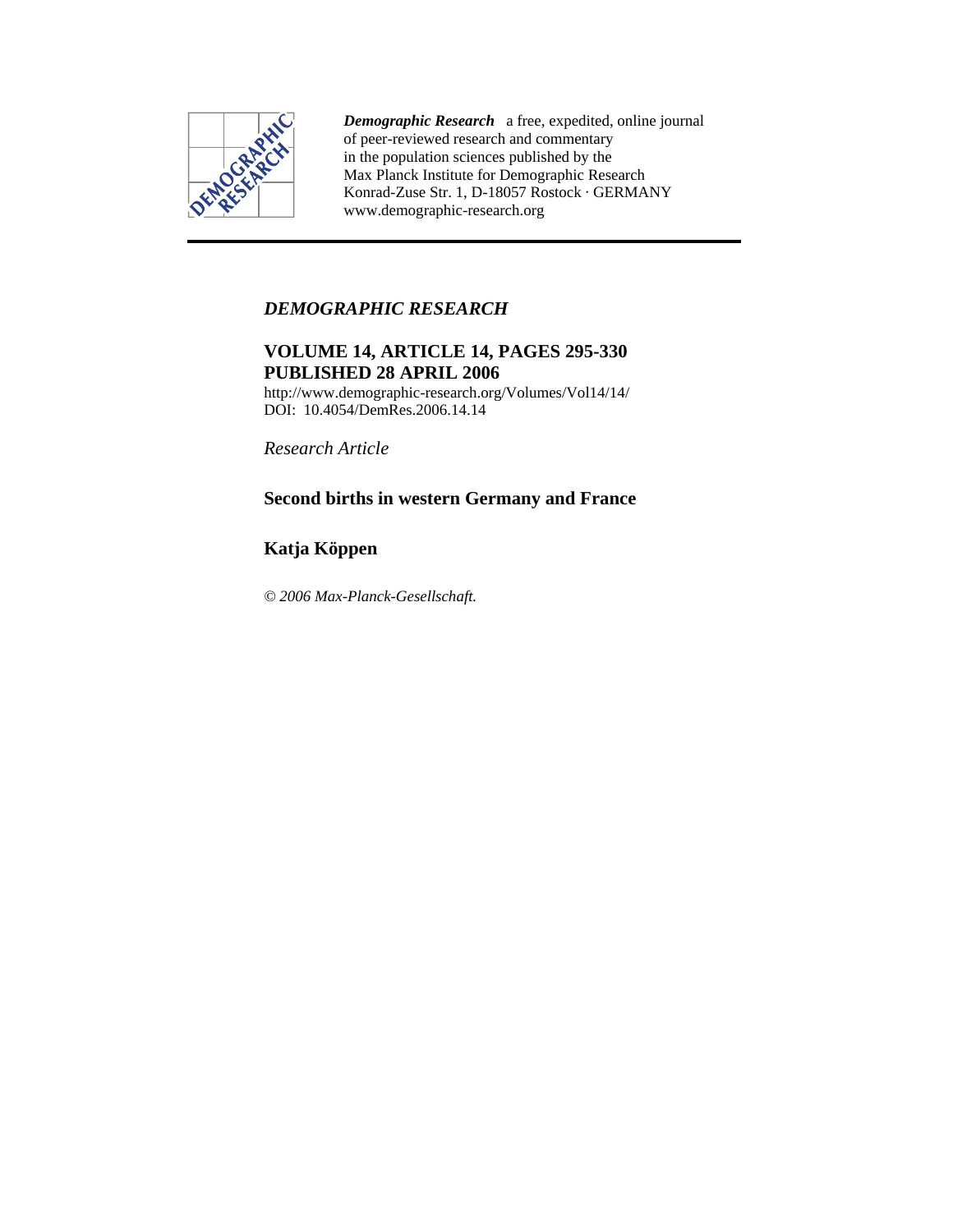# **Table of Contents**

| $\mathbf{1}$   | Introduction                                      | 296 |
|----------------|---------------------------------------------------|-----|
| $\overline{2}$ | Demographic and socio-economic changes since 1960 | 297 |
| 3              | The institutional framework                       | 299 |
| 3.1            | Public childcare                                  | 299 |
| 3.2            | Parental leave schemes                            | 301 |
| 3.3            | Monetary support for families                     | 301 |
| $\overline{4}$ | Theoretical considerations and hypotheses         | 302 |
| 5              | Data and method                                   | 305 |
| 5.1            | The data set                                      | 305 |
| 5.2            | Method                                            | 306 |
| 5.3            | Covariates                                        | 307 |
| 5.4            | Descriptive analysis                              | 311 |
| 6              | Results                                           | 315 |
| 7              | Conclusion                                        | 322 |
| 8              | Acknowledgements                                  | 324 |
|                | References                                        | 325 |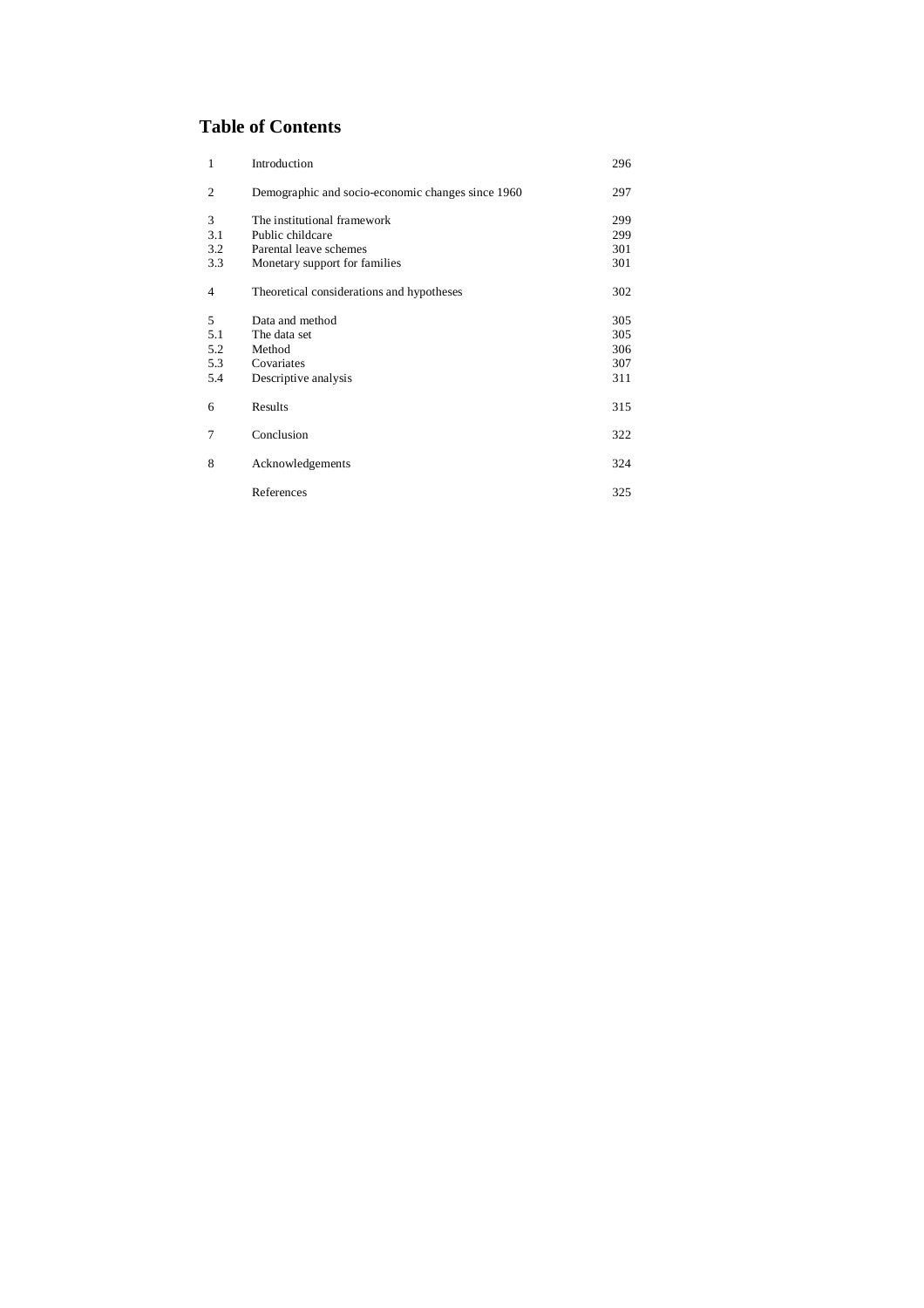# **Second births in western Germany and France**

# **Katja Köppen1**

# **Abstract**

We compare second birth risks in France and western Germany using data from the Family and Fertility Survey. Second birth risks are higher for highly educated women than for women with lower education in both countries. In western Germany, the positive effect weakens after controlling for the education level of the partner. The positive effect of French women's education remains unchanged, even after controlling for the partners' characteristics. We interpret this finding in the sense that work and family life are more compatible in France, where highly educated women can turn their education more often into work opportunities and income. West German women often have to make a decision between an employment career and motherhood as two exclusive life options. In such a situation, it is primarily the partners' earning potential that influences fertility.

 <sup>1</sup> Max Planck Institute for Demographic Research, Konrad-Zuse-Str. 1, 18057 Rostock, Germany. Tel.: +49-381-2081-181, E-mail: koeppen@demogr.mpg.de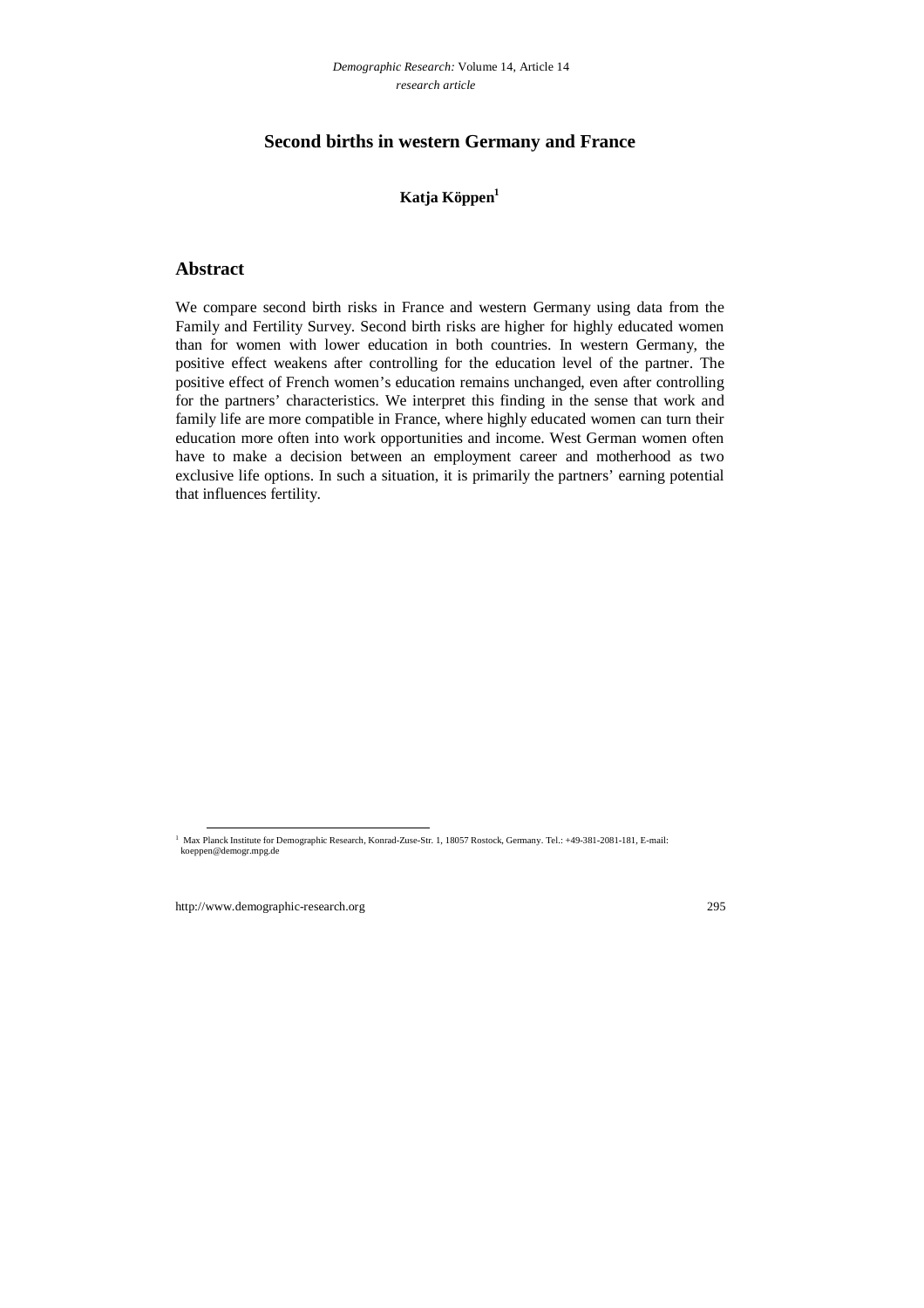# **1. Introduction**

Over the last three decades, female labor-force participation has been increasing in most European countries. At the same time, a decline in childbearing rates has been observed. Often a connection is made between these two developments: The increase in female activity rates is hypothesized to have led to a reduction in fertility. However, there have always been pronounced differences in the labor-market activity of women in Europe and in recent years; a new pattern seems to have emerged. In some countries where female labor-force participation is high, birth rates are also higher than in the rest of Europe (Brewster and Rindfuss, 2000; Adserà, 2004). To what extent, then, does a connection exist between these two developments?

Female emancipation and the associated changing role of women in society led to an increase in female employment and rose women's awareness of life perspectives other than that of "being a mother and housewife". Some countries actively supported and encouraged individual female autonomy and worked towards achieving compatibility between work and family life. In the Scandinavian countries, for example, female employment rates increased as a result and the number of children remained higher than in other countries. Other countries did not react to the social changes that emancipation brought in its wake, and this made it harder for women to combine both life domains. A large part of women stayed childless or opted to have a small family to avoid the strains involved in combining the two mutually exclusive roles of being a mother and a full-time employee (for example, in Southern Europe).

In this paper, the two neighboring countries western Germany and France are examined<sup>2</sup>. The literature classifies western Germany and France as conservative welfare states (Esping-Andersen, 1990). However, both countries differ in many respects in terms of demographic development. For several decades, birth rates in France have been higher than those in western Germany: A West German woman in the year 2000 had on average 1.38 children; this compares to an average of 1.89 children for French women (Council of Europe, 2001). The second difference concerns female employment rates. They, and especially the maternal ones, are higher in France than in western Germany.

Even children less than three years of age do not seem to be a reason for interrupting labor-market work (Reuter, 2002). Additionally, female full-time employment is much more common in France than in Germany. Finally, one can observe much higher rates of childlessness for West German women, especially for those with higher education.

<sup>&</sup>lt;sup>2</sup> Before reunification in 1990, the FRG and GDR had an entirely different political, cultural, and demographic background. Therefore we decided to exclude the GDR from the analysis and focus on the western part of Germany only. This includes the period after 1990.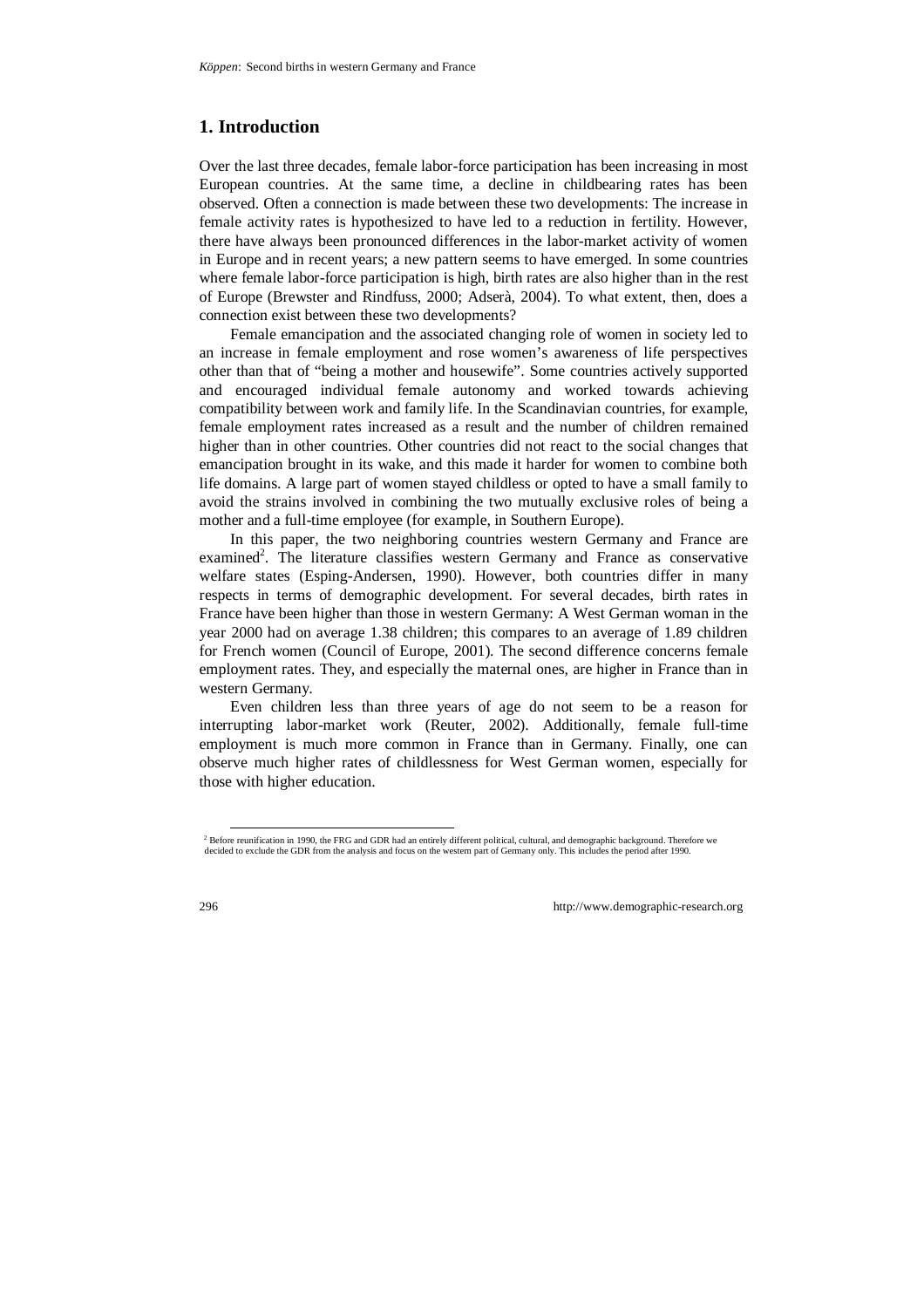The aim of this work is to compare the transition to second births in western Germany and France. We limit the analysis to second birth risks for two main reasons. First, French family policies have always had a stronger pro-natalistic orientation than West German policies. For this reason, it is particularly interesting to compare higherorder fertility in France and western Germany. Second, French family policies are supportive as regards the compatibility between work and family life, whereas German family policies tend to favor traditional family types, that is, the male partner is employed full-time, while the mother reduces her working hours to care for the children. The effect of education is of special interest here. Some authors argue that highly educated women in western Germany either stay childless or have more than one child. This is known as the "*polarization*" of family forms (Huinink, 1989, 1995, 2002; Grundmann, Huinink, and Krappmann, 1994). Under the existing incompatibility of work with family life, a great proportion of West German highly educated women stay childless because they opt for a career instead of a family. The rest accepts work and childbearing incompatibility and concentrates on family life. To France, by contrast, "polarization" of such kind does not seem to apply. In this context, second birth is especially worthwhile of study, because different causes might produce the same effect of education. Education may have a positive effect on second birth risks for highly educated West German women who are already mothers but it may also increase second birth risks for highly educated French women who can benefit from policies that promote compatibility between work and family life and support larger families.

The paper is structured as follows: In the next section, we go into some demographic and socio-economic details, looking at the similarities and differences in fertility behavior and female labor-force participation. In Section 3, we provide an overview of some of the most important public policies that influence the childbearing process, concentrating on the availability and quality of public childcare arrangements, parental leave schemes, and monetary support for families. In Section 4, we present our theoretical framework, focussing on the economic view of demographic behavior and some aspects of welfare state theory. We will also present our main hypotheses here. In the empirical part, Sections 5 and 6, the data sets and variables are introduced and the influence of education on the transition to second birth will be analyzed by using eventhistory techniques and estimating a piecewise-constant model. The paper closes with some concluding remarks in Section 7.

## **2. Demographic and socio-economic changes since 1960**

In western Germany, an increase in the number of singles and childless couples has been observed since the mid-1960s. The birth of the first child has been postponed and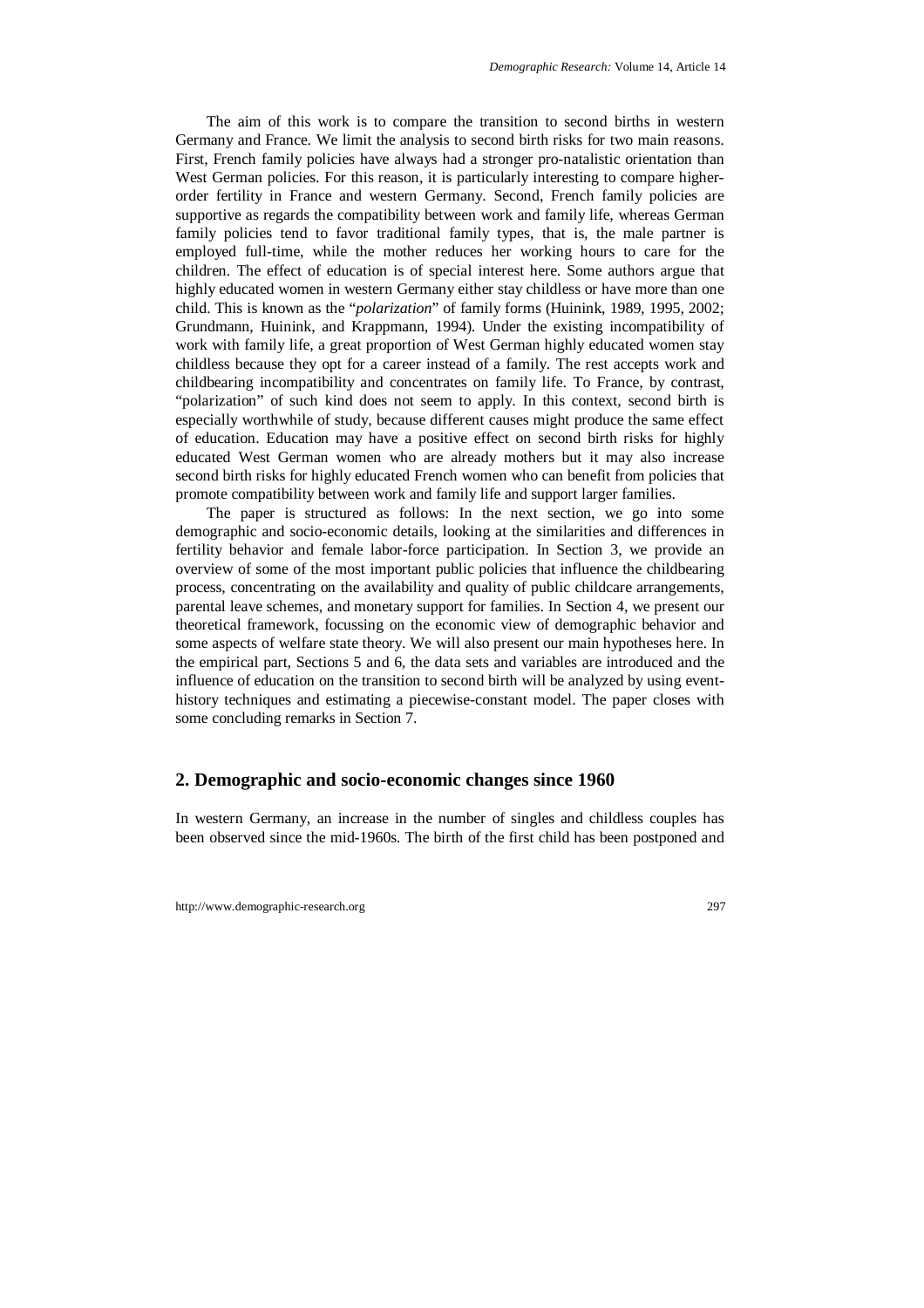the proportion of families with more than two children has decreased (Huinink, 1995). The number of divorces has increased as well as the number of non-marital unions. However, the share of extra-marital births is not very large in comparison to other European countries: Only 18% of all children were born out of wedlock in 1999. This compares to more than 40% of all new-born children in France who had no married parents (Le Goff, 2002). In the 1970s, the German Total Fertility Rate leveled off at around 1.4. The Completed Fertility Rate is also extremely low: The average number of children for women who were born in 1965 is estimated to be 1.47 per woman (Council of Europe, 2001). The very high rate of childlessness is a special German characteristic: 25 % of women born in 1960 will presumably stay childless (Kreyenfeld, 2002a). The more educated the women are, the more likely it is that they will forego childbearing  $$ around 40% of all highly educated women are expected to remain childless (Kreyenfeld, 2004).

We find some similar but also some different characteristics for France. French women postpone childbearing also; the average age at first birth has increased from 24 in the 1970s to 27.4 in 1995 (Toulemon, 2001). Divorce rates have increased, too, and the number of families with more than three children has declined. However, the numbers of third births are still quite high in France when compared to western Germany. This and the fact that nine out of ten French women become mothers (Toulemon, 2001) provides France with the second highest fertility in the European Union (European Commission, 2002). Since 1975, the TFR remained more or less stable at 1.8 children per woman. Cohort fertility is even higher; the 1965 birth cohort has on average 1.99 children, which comes close to the replacement level of 2.1 children per woman (Council of Europe, 2001).

The development of female labor-force participation differs remarkably between the two countries, too. In both countries, the extent of female market work has been increasing since the early 1960s. Female labor-force participation in western Germany increased from 47% in 1970 to 60% at the end of the 1980s. In 1995, almost 70 % of all West German women in the age group 25-54 were employed, 40 % of them worked part-time (OECD, 2004). Today, if there is a child under three years of age in the household, the employment rate falls to 58% (Eurostat, 2003). French women, by contrast, are employed relatively continuously. Starting from 50% in 1970 and 70% at the end of the 1980s, nowadays around 80 % of all women aged 25-54 are economically active; most of them work full-time (OECD, 2004). The presence of children does not seem to be an obstacle for being employed. In the year 2002, 70% of all French women with one child under age three are employed (Eurostat, 2003).

In the next section, we discuss whether the high maternal employment rates in France as well as the high French fertility rates are an indication of greater compatibility between work and family life and, if so, whether this can be theoretically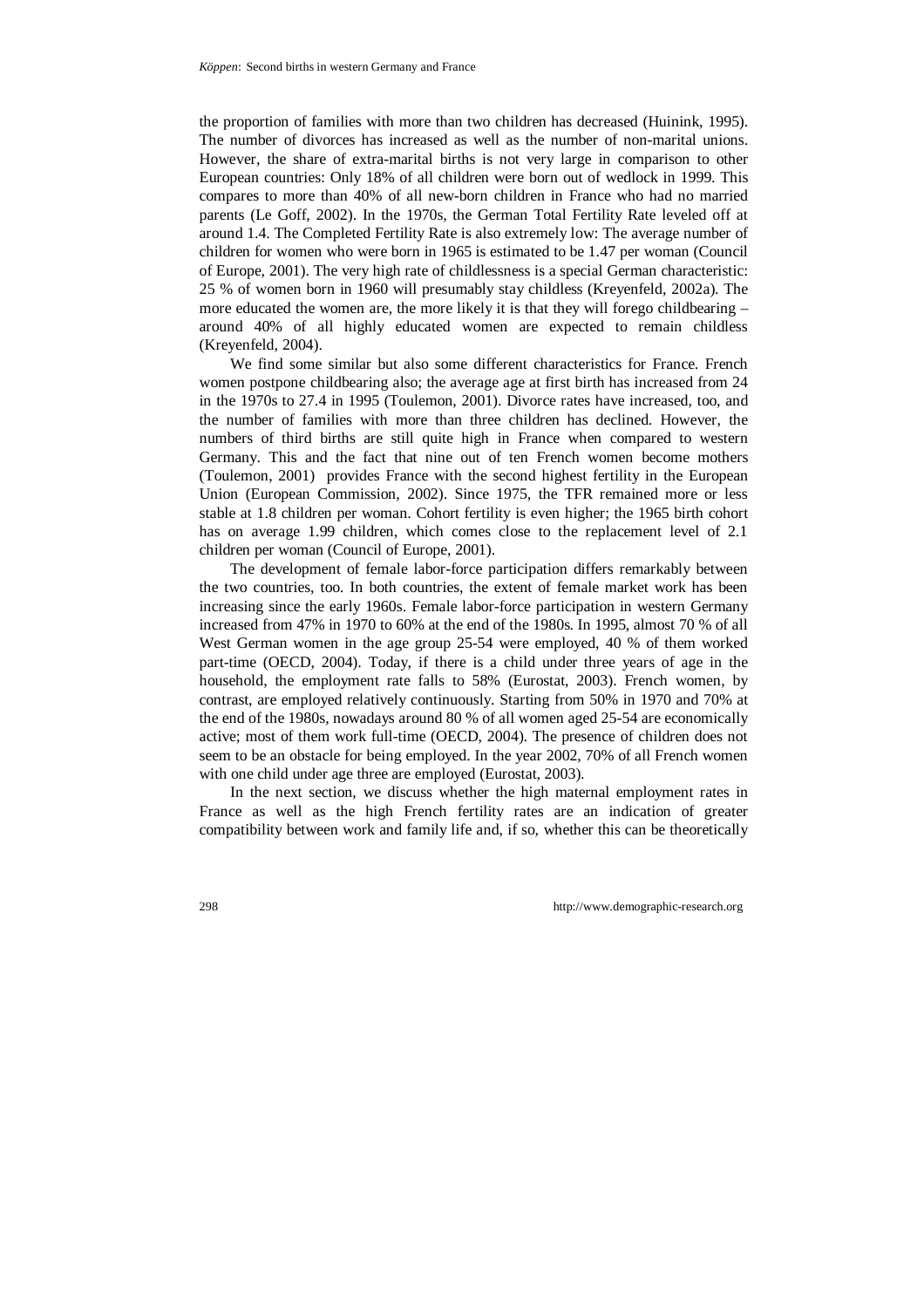explained. First, the institutional and cultural background in both countries will be examined in closer detail. Second, the findings will be embedded into a theoretical framework, particularly addressing the connection between education and childbearing.

# **3. The institutional framework**

Some of the most important aspects of the institutional framework in France and western Germany – public childcare, parental leave schemes, and monetary support will be described in this section to clarify whether they are part of an explanation that accounts for the different fertility and labor-market patterns. First, a general overview of the most important family policies in both countries from the 1970s to the 1990s will be provided (Table 1). Both countries expanded their support for families during the late 1970s and introduced paid parental leave in the middle of the 1980s. However, differences can be found in the design of these policies, particularly in the supply of public childcare and the support for large families.

### **3.1 Public childcare**

The childcare system in France is well developed in that it facilitates the combination of family duties with employment. Children aged three to six are covered 100% by child care owing to the French pre-schooling (*école maternelle*) system, which is part of the education system since 1887 and free of charge. The provision rates for under-3-yearolds are higher than those for infants in the German *Kinderkrippen*. A large proportion of children (35%) attend *école maternelle* at an age as early as two. Another share, 9%, have places in so-called *crèches*, 15% are looked after by a licensed childminder and 3% by a private nanny (Letablier, 2002). Since the 1990s, licensed childminders have been strongly supported by the state through special allowances and tax reductions. The number of available places in *crèches* has been increasing since the 1970s from less than 50,000 to almost 200,000 in 1995 (Morgan, 2002).

In western Germany, only 3% of the under-3-year olds have a place in the *Kinderkrippe* (Sell, 2002). Day care for children between three and six years of age was instituted in the 1970s. A legislation introduced in 1996 requires of local communities to offer day care for all children in this age group (Kreyenfeld and Hank, 2000). Therefore, child care coverage is almost complete (around 90%), however, often entailing only a few hours of care per day, without lunch and care in the afternoon. Only one fifth of all *Kindergarten* places offer full-time care (Hank, Kreyenfeld, and Spieß, 2003). This makes even a part-time job for West German mothers hard to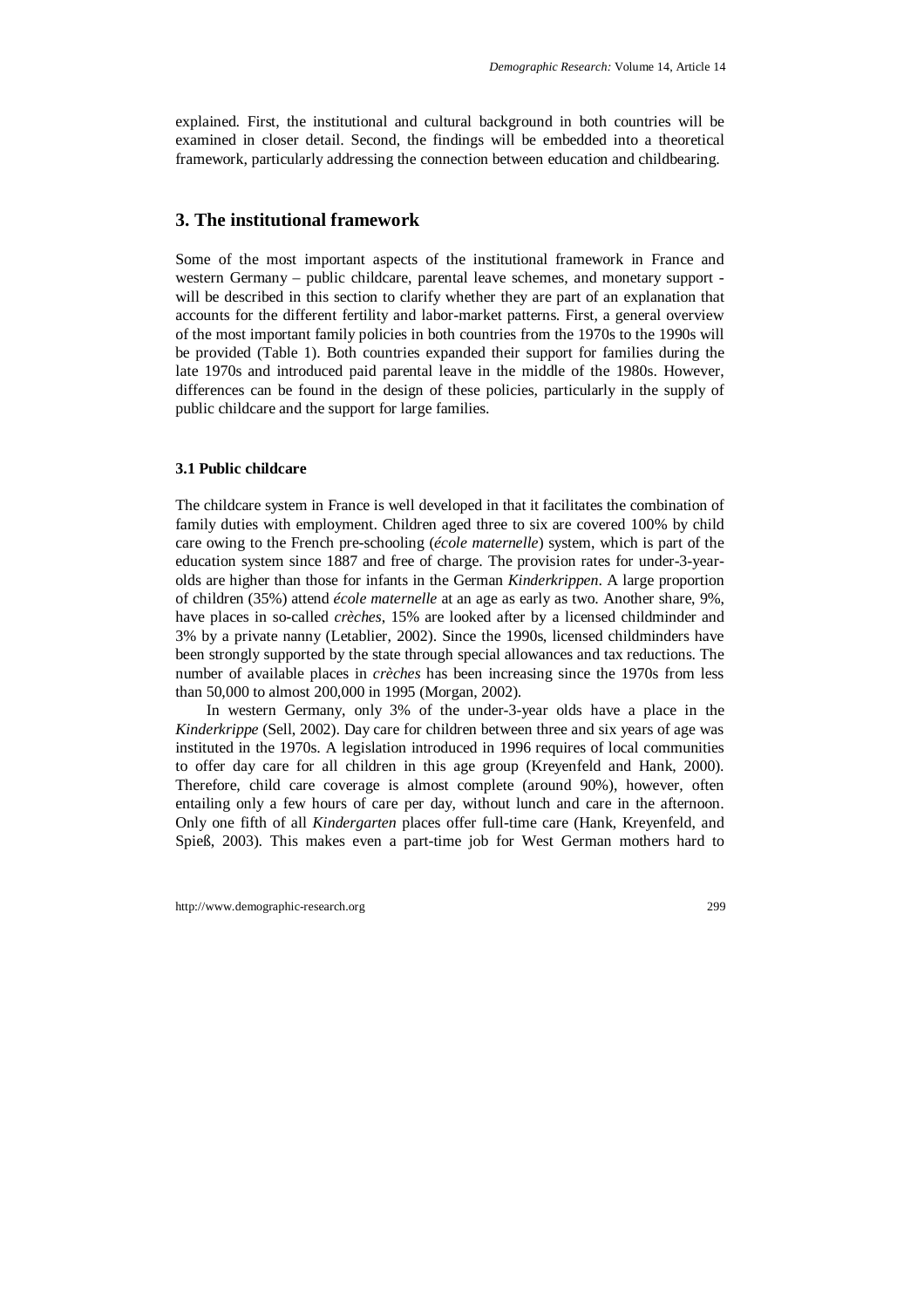realize. Children in compulsory education attend school all day in France, while in Germany they attend *Halbtagsschulen,* which usually finish between 1 and 2 o'clock p.m. Only 6% of all West German school-aged children have a place in the so-called *Horte* in the afternoon, the others are looked after by their parents, grandparents or private initiatives (Kreyenfeld, Spieß, and Wagner, 2002).

The differences in childcare provision in both countries are not only the result of different family policies but also of different popular attitudes towards caring for small children. The majority of West German women are convinced that a child under three years of age mainly needs its mother to grow up emotionally stable and that any separation during that period is traumatic for the child (Fagnani, 2002). This may also explain the low employment rates for West German mothers with smaller children. French mothers, by contrast, do not think that female employment is harmful to young children: Only 16% do not wish to take up a job when their children are below school age; this compares to 34% in western Germany (Fagnani, 2002).

| Policy |                                                                                                   | Policy  |                                                                                                                                                                                                       |
|--------|---------------------------------------------------------------------------------------------------|---------|-------------------------------------------------------------------------------------------------------------------------------------------------------------------------------------------------------|
| period | Germany                                                                                           | period  | <b>France</b>                                                                                                                                                                                         |
| 1975   | Child benefit reform: income-<br>independent child benefit for all<br>children                    | 1972    | Income-dependent childcare<br>subsidy (AFG), introduction of<br>pension claims for times of<br>childcare                                                                                              |
| 1979   | Introduction of maternal leave (6<br>months) and maternity benefit until<br>max. 750 DM per month | 1976-78 | Introduction of unpaid maternity<br>leave, lone-parent-support (APJ),<br>support for families (CF): income-<br>dependent social benefits, official<br>recognition of childminding as an<br>occupation |
| 1983   | Cuts in maternity benefit to max.<br>510 DM per month                                             | 1982-83 | General shortage in the national<br>budget                                                                                                                                                            |
| 1986   | Introduction of paid parental leave,<br>max. 600 DM per month                                     | 1984-86 | Increased support for lone<br>parents, income-independent child<br>benefit from the third child on<br>(APE), childminders support<br>(AGED)                                                           |
| 1990   | Allowable deduction for home<br>helps                                                             | 1991-93 | Tax reduction for home helps                                                                                                                                                                          |
| 1992   | Increase of child benefit and<br>Kinderfreibetrag                                                 | 1994    | Extension of APE to second<br>children, possibility to work part<br>time during parental leave                                                                                                        |

**Table 1: Family policy measures in Germany and France, 1972-1994**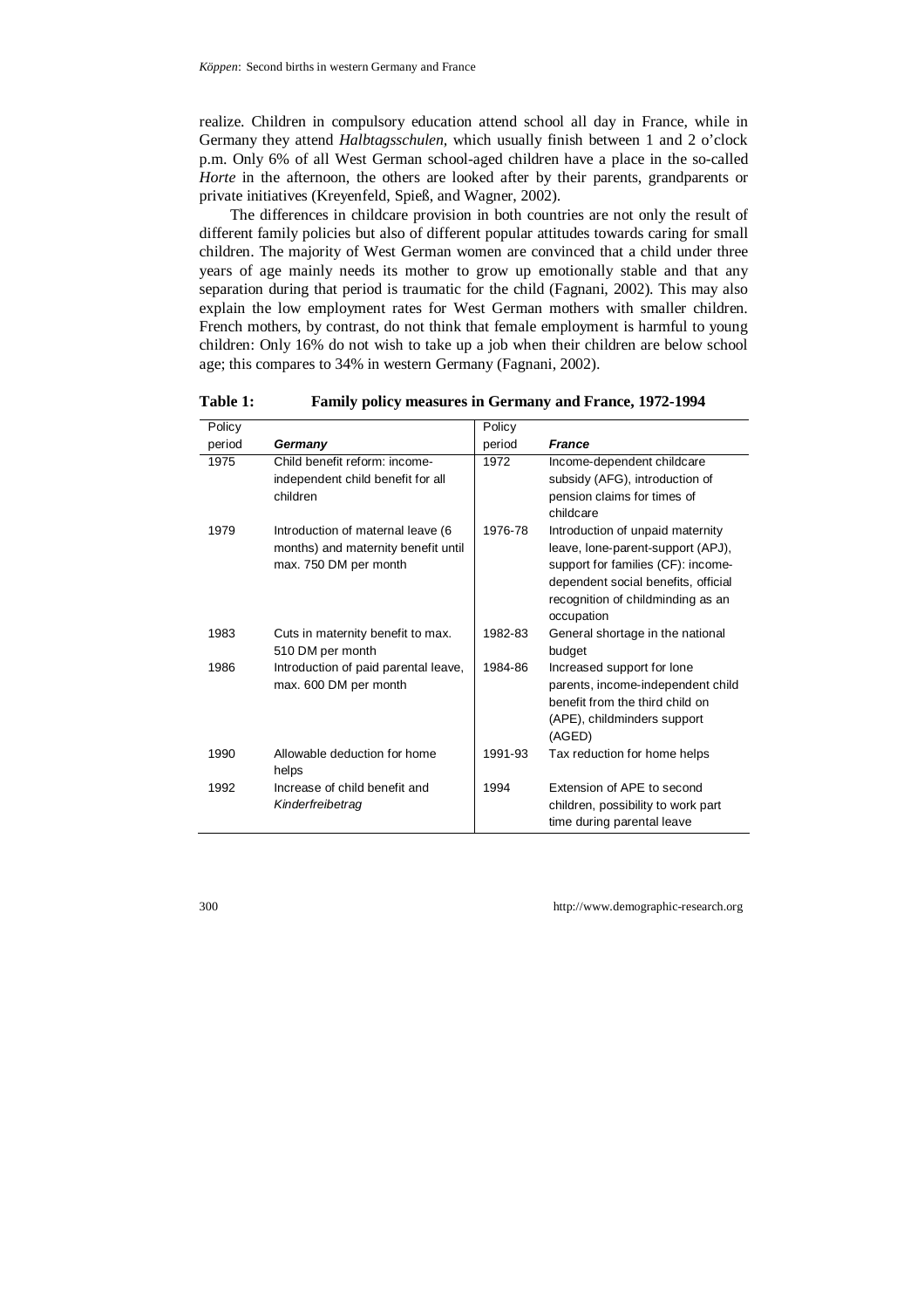#### **3.2 Parental leave schemes**

Parental leave is geared towards enabling parents to keep their salary and job while caring for young children. Especially in connection with flexible working hours and onthe-job-training during parental leave, this gives women and men the opportunity to care for their small children without loosing contact to their jobs.

In 1986 parents in western Germany were entitled to parental leave until the child reached 10 months of age. Leave was extended to 12 months in 1988, 15 months in 1989, 18 months in 1990, and finally in 1992 to the child's third birthday (Gauthier and Bortnik, 2001). Parents receive childrearing benefit during most of that time (*Erziehungsgeld*), which is income-related and at most  $307 \epsilon$  per month (for two years) or 460  $\epsilon$  per month (for one year). It is not intended to be an income replacement but serves to acknowledge childrearing. Under parental leave regulations, West German parents can work part-time (until 2001 a maximum of 19 hours a week, 30 hours since 2001) and both can take parental leave at the same time. Nevertheless, only about 2% of the fathers entitled take this option.

France introduced parental leave in 1977. It entitled parents to unpaid leave of 24 months. In 1987, the duration of leave was extended until the child's third birthday. The majority of persons in France using parental leave are female. Parents are able to work part-time as well and likewise can take time off together. Since 2001, fathers are entitled to take two-weeks of paternity leave, which is fully compensated. Child-rearing benefit (APE – *l'allocation parentale d'èducation)* was introduced in 1985 and was only paid to parents with at least three children. This clearly reveals the pro-natalistic aim behind this policy. Since 1994 it is paid from the second child onwards. APE is dependent on work experience previous to parental leave – the person who wishes to take leave must have been in gainful employment for at least two years within the five years preceding second birth (10 years before the third birth). It is paid independently of prior income (484, 97  $\epsilon$  per month). As a result, the majority of recipients are women. This is because they earn less money on average than men do. Especially women with low qualifications and relatively low earnings or unemployed women do take parental leave in France (Reuter, 2002).

#### **3.3 Monetary support for families**

Apart from parental leave entitlements, other monetary benefits that supplement family income are available. They reduce the costs of having children and are paid as transfers (child benefits) or tax reliefs.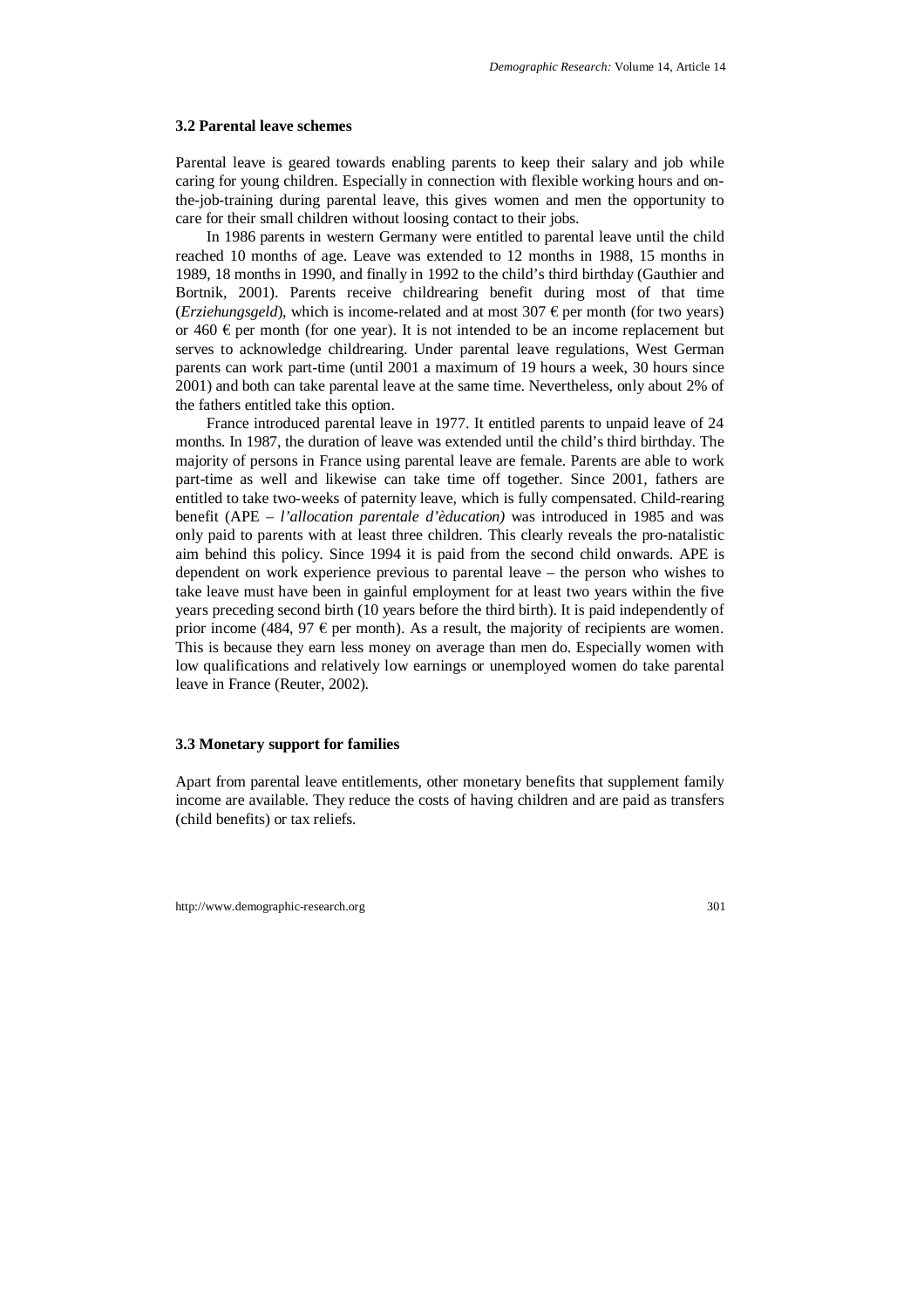Child benefit in France (*allocations familiales* – AF) is paid from the second child on. It is paid until the  $20<sup>th</sup>$  birthday of the child, provided that his or her income does not exceed a particular limit. The amount of benefit increases with the number and age of children. Needy families in France can also receive *allocation pour jeune enfant* (APJE) if the first child is less than 3 years of age. In Germany, child benefit is paid from the first child on. It is paid until the child reaches age 18 or when it is still in education or vocational training (until age 26) provided that his or her income does not exceed a particular limit, too.

Apart from child benefit, tax reliefs also support families with children. German parents, especially those with a higher income, benefit from the so-called *Kinderfreibetrag* – this tax allowance is charged against the child benefit drawn and is paid instead of child benefit. Besides, the German system especially supports married couples, with or without children. Tax relief in Germany is particularly high for married couples with a partner not employed or in part-time work (*Ehegatten-Splitting*). It therefore favors one-earner-families and strengthens the male breadwinner model. Besides, married housewives are automatically co-insured by the health insurance of their partners, and this also encourages women to stay at home and rely on their partner's earnings. The French tax system, too, favors one-earner-families, however, only if there are no children in the household. Childless couples receive the highest tax relief when one of the partners is not involved in gainful employment or works parttime. French couples with children (since 1996 it does not matter whether they are married or not) benefit from the traditional system of family splitting (*quotient familiale*): The tax burden is reduced in relation to the number of children and it does not matter whether one partner is employed full- or part-time (Dingeldey, 2000).

# **4. Theoretical considerations and hypotheses**

Classical micro-economic rational choice theory, as represented by the New Home Economics, postulates that the rise in female labor-market participation lowers fertility (Mincer and Polachek, 1982; Ermisch, 1988; Becker, 1993). The gender-specific division of labor is seen as economically beneficial (Becker, 1985). Accordingly, carrying out parenting tasks is a rational choice of the person with the lowest market wage. This is usually the woman since she tends to have a lower income than her male partner does. With growing labor-market orientation of women over the last decades, female employment opportunities and wages have risen. This led to increasing opportunity costs of children: The time spent with caring for and upbringing children could be used for gainful employment. Staying at home meant a loss of potential income and human capital accumulation. Assuming that the education level of a woman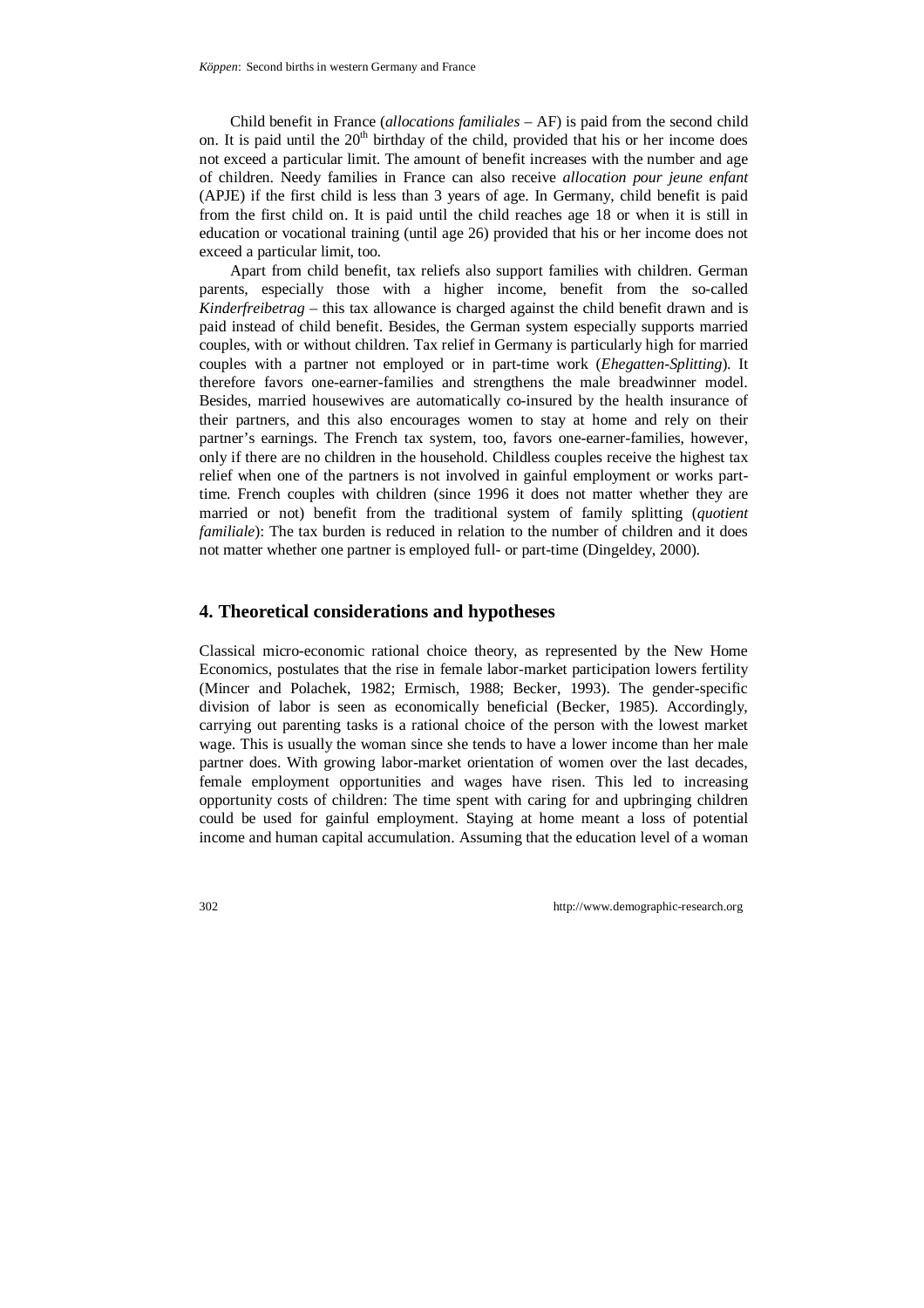reflects her career and income possibilities, a negative correlation between female education and fertility is expected.

However, for some countries the opposite pattern has been observed. In the last years, a positive effect of female education on childbearing has been noted, especially for the Nordic countries (e.g., Hoem and Hoem, 1989; Kravdal, 1992; B. Hoem, 1993; Oláh, 1996). One explanation could be that a higher income also implies higher resources that can be allocated to a larger family. Moreover, highly educated parents are in a better position to make use of private childcare because they enjoy higher wages and possibly flexible working hours, too (Hoem, Prskawetz, and Neyer, 2001; Kravdal, 2001). This "income effect hypothesis" (Kreyenfeld, 2002b) indicates that family and working life can be made compatible. This applies particularly to Scandinavia or France because both countries have generous family support schemes and full-time day care is well developed. But it is unlikely that such considerations matter for western Germany, where no such encompassing policies exist.

Welfare state theoreticians have explained the intra-country differences in fertility and employment behavior with the different attitudes of states towards working mothers (e.g., Langan and Ostner, 1991; Lessenich and Ostner, 1995; Anttonen and Sipilä, 1996; Gornick, Meyers, and Ross, 1997, 1998; Esping-Andersen, 1999). By comparing institutional structures and public policies, they showed that state-aided measures help women to realize their potential income without foregoing their desire for children. Family policy as part of welfare state policies has an influence on the employment rates of mothers and may disburden them from some costs that go along with raising children. As has been shown in the comparison of the institutional frameworks, western Germany and France differ greatly in the extent to which the state supports families and the institutional framework is shaped. In western Germany, social and economic conditions favor the role of the male breadwinner and the female housewife while women in France are encouraged to return to the labor market after childbirth.

It seems that France provides greater opportunities to have a gainful employment and raise children. French women are more likely to continue work after parental leave since they can make use of the generous supply of childcare arrangements. Especially after the birth of a first child, French women are expected to go back to the labor market: There are hardly any monetary incentives or state aided measures that support the model of the female housewife during that time. Public day care that is either free of charge or supported by the state and all-day schools additionally facilitate French mothers' employment. From the perspective of the economic theory of the family, French mothers encounter lower opportunity costs of childrearing compared to their West German counterparts. Even when raising and caring for children, they can keep their job and their income.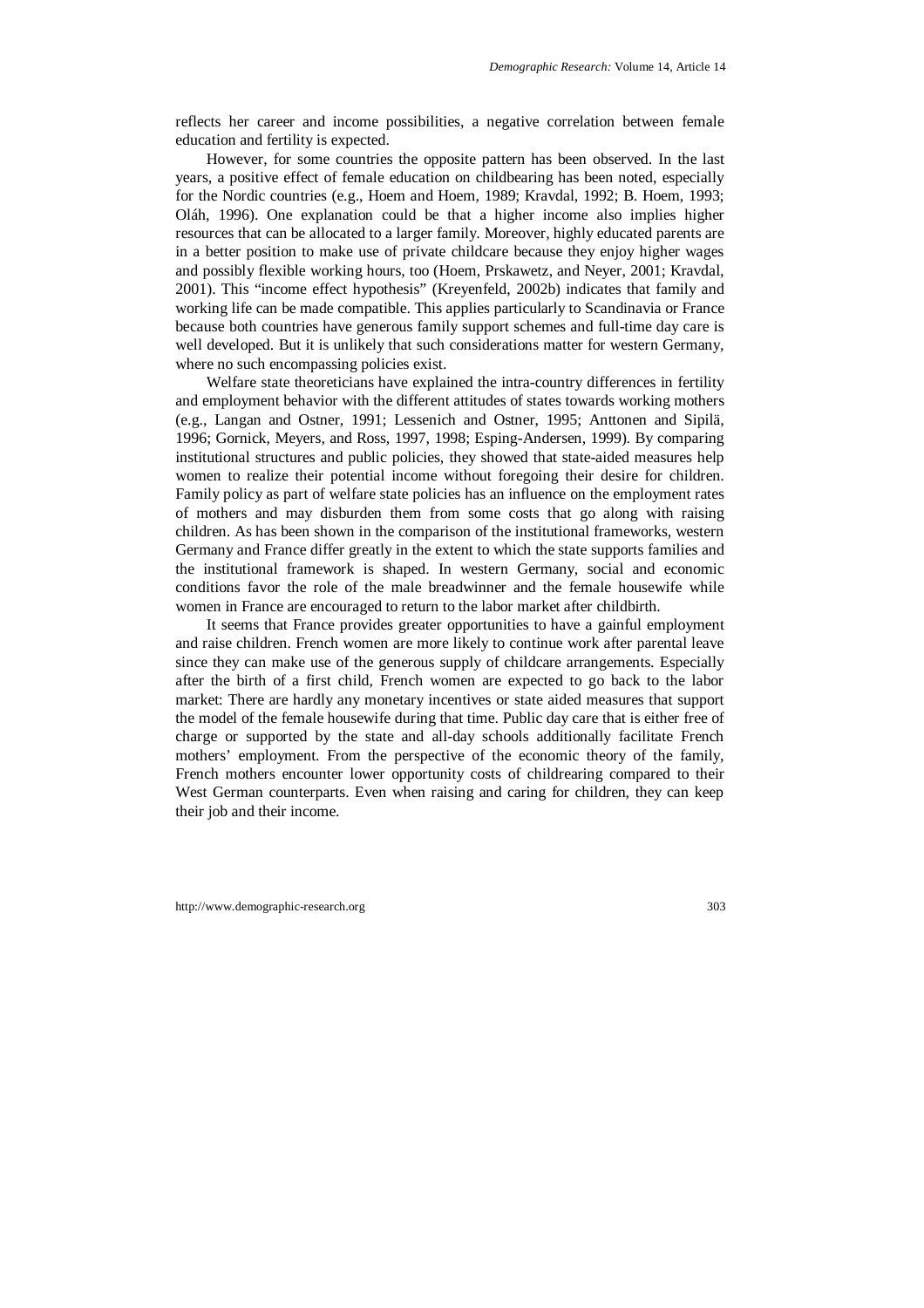In western Germany, opportunity costs of childbearing are higher since the institutional and social conditions do not encourage the compatibility of family with working life. Especially well-educated women with higher income prospects therefore either stay childless or resign from their working career in favor of a family. In view of the very low public child care provision in western Germany, highly educated and better paid women are faced with making a decision between giving up employment and caring for a child *or* keeping their income but abstain from having children.

Huinink (2002) argues that the special German institutional framework leads to a "polarized" fertility pattern among highly educated women. He expects such a pattern to prevail in all countries, where maternal employment and childrearing are not compatible. Some countries (such as Germany) have promoted female emancipation, for example, by providing greater opportunities for women to participate in higher education, but did not introduce sufficient measures to strengthen compatibility between work and family life. Particularly in these societies, highly educated women with good income prospects suffer from decision conflicts. If they opt for a career, they will mostly need to forego the benefits from having children. If they decide for a family, they accept the high opportunity costs of a foregone labor-market career or at least have to reduce their working hours drastically. The latter group will be rather selective – they accept the opportunity costs that arise from having children and devote themselves to family life, probably even having a larger family than on average. The consequence is a polarization of highly educated women between childlessness and having a larger family. Huinink (2002) found empirical evidence for this phenomenon. He analyzed the distribution of family size by education degree in various countries with the Family and Fertility Survey. Looking at the cohorts born 1950 and later, he finds that highly educated West German women either stay childless or have two children.

With regard to our observation on the second child, we conclude the following:

In the West German context, highly educated women with one child are a rather select group. They manifest high preference for children by having a first child despite high opportunity costs of childrearing. Additional opportunity costs for the second child are only minor. One would therefore expect highly educated women to stay either childless or have two or more children. As a result, we expect the second birth risk for West German mothers with higher education to be higher than for women with a lower  $degree<sup>3</sup>$ .

In societies with greater opportunities of child caring outside the family, the decision in favor of a family and labor-force participation of both partners is made easier. Therefore, the group of highly educated mothers in France should not be as selective as in western Germany.

 <sup>3</sup> For the purpose of this paper, the term "degree" acts as an umbrella term for any kind of schooling leaving qualification.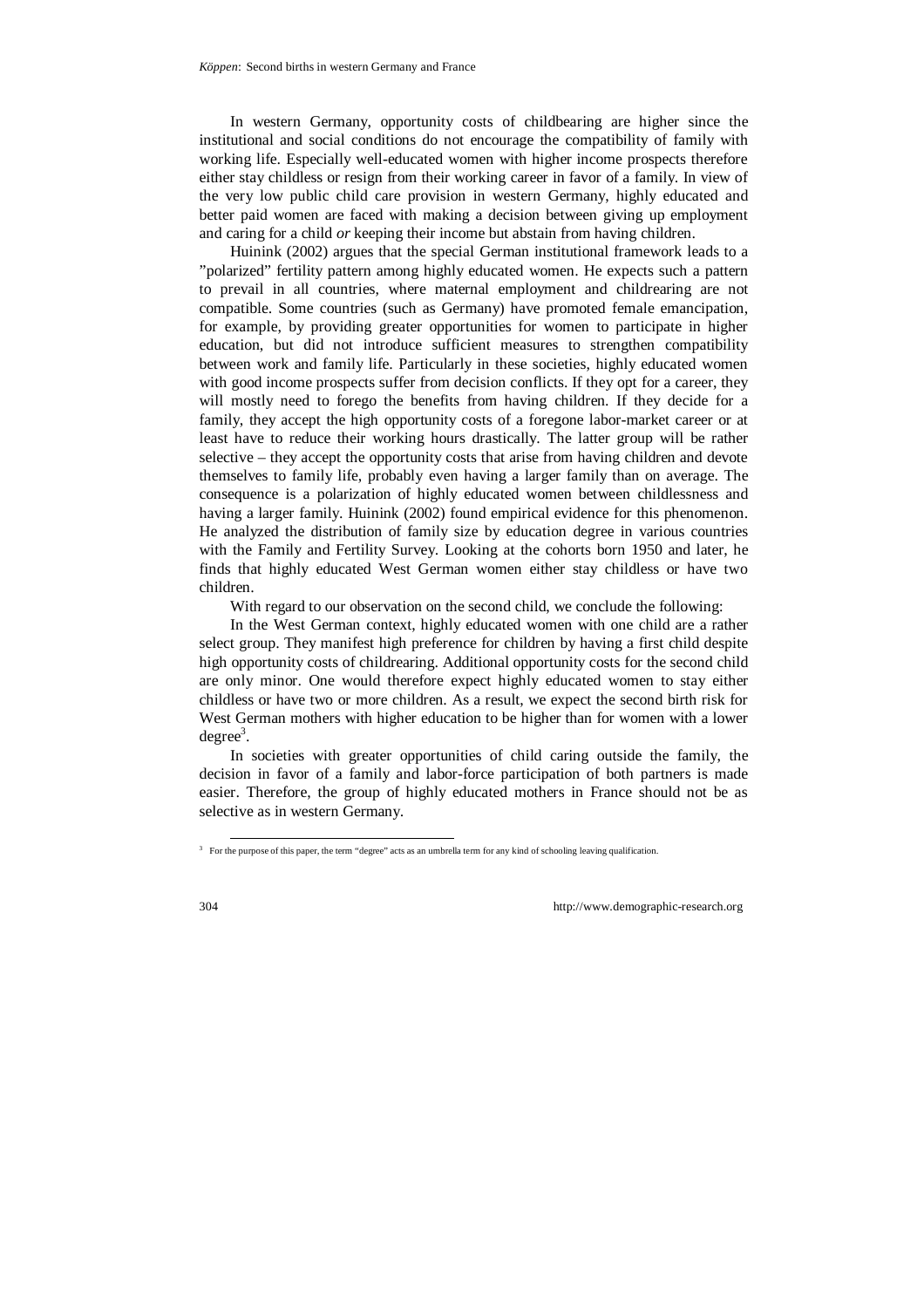For that reason, we do not expect elevated second birth risks in France. However, there are other potential reasons why in France also we may find that higher education increases second birth risks. Against the background of the institutional framework, French women are encouraged to return to the labor market after childbirth. Especially highly educated women may be expected to do so because they encounter higher opportunity costs of childrearing. One assumption is that they try to space their births closely together to return to work as soon as possible and reduce the costs they have while they are out of employment (Kreyenfeld, 2002b; Ní Bhrolcháin, 1986). This means that they have their second child earlier than other women do, and this increases the second birth risk and indicates the existence of a timing effect. Another possible explanation is that they have a higher income and are therefore in a better position to support a larger family. We therefore also expect French women with higher education to have a higher second birth risk than their counterparts with lower education degrees.

# **5. Data and method**

#### **5.1 The data set**

The study uses data from the "Family and Fertility Survey (FFS) in Countries of the ECE Region". The FFS was conducted in the 1990s in selected member states of the United Nations Economic Commission for Europe (UNECE). 24 countries joined the FFS project. As of 1992, a standard FFS questionnaire has been available. The standardized FFS data files are mainly used for comparative research on fertility and family issues. We use the French and the West German standard record files. The survey was conducted in western Germany in 1992 and in France in 1994. In western Germany, 5,036 respondents were interviewed (2,024 men and 3,012 women). This compares to 4,885 respondents in France (1,941 men and 2,944 women).

The advantage of the FFS is that its design is comparable and retrospective – we have internationally comparable information on family and fertility histories, education, employment and partner characteristics. Unfortunately, not all countries closely followed the guidelines for the standard record file. For this reason, we do not have data sets that are 100% comparable. For example, the French survey does not include complete employment histories, although the West German does. To achieve greater compatibility, we therefore only used a fixed but comparable covariate for the employment status. Another problem is that the French survey contains an overrepresentation of lone-parents or blended families. Of the 5,000 households that were interviewed, 1,411 had a child who was living with only one or neither of his or her parents. A random sample would have contained only 560 such households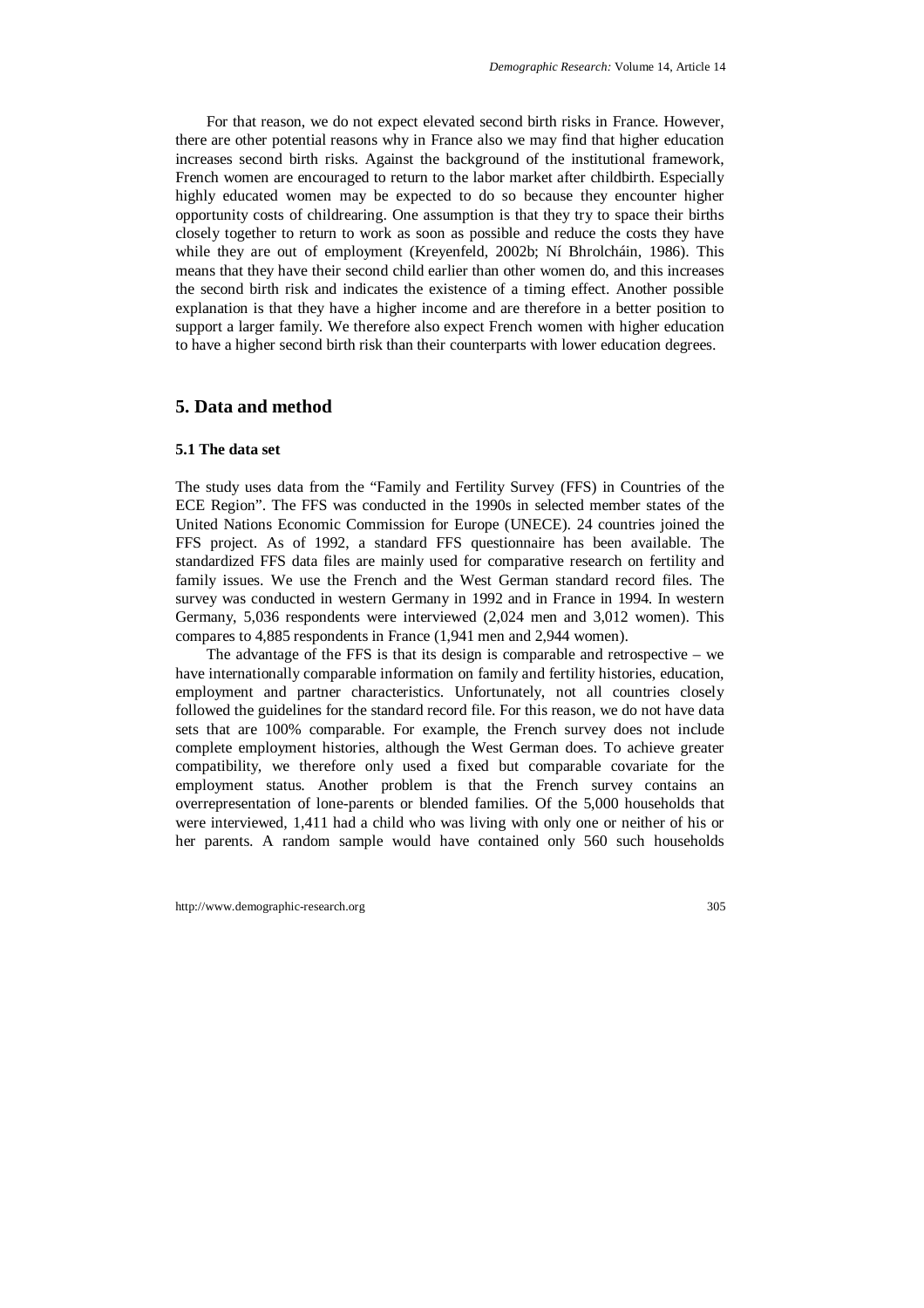(Toulemon and Guibert-Lantoine, 1998). Because of this, we used a given weighting factor to control for the bias.

The French FFS includes foreigners while the German survey only contains German nationals. We would have excluded the foreigners from the French sample to make both data sets more comparable; however, it is not possible to identify foreigners in the French standard record file. We analyze German women born between 1952 and 1972, for France we have respondents born between 1944 and 1973. The sample consists of women who had at least one child and were at risk of having a second child. The total sample size (after cleaning our data, see Appendix) is 1,293 for Germany and 2,059 for France. Second births totals 751 in Germany and 1,398 in France<sup>4</sup>.

#### **5.2 Method**

The event under study is the occurrence of a second birth. We apply an event-history analysis, as it is suitable for studying events that occur during the life course. Multiplicative intensity-regression models are estimated to measure second birth intensities  $(\mu)$  for West German and French women. These intensities are influenced by various covariates, such as the education level of the women or the age at first birth. The start of the process time is the date of birth of the first child. The process ends with the second child's date of birth. It may also end with age 45 or at the date of interview respectively.

The baseline hazard (basic time factor) is the duration since the birth of the first child. We use a piece-wise constant model i.e. the basic time factor is defined as a categorical variable – the risk is constant over each set of time intervals. The other covariates are categorical, too. Our main analysis includes three time-fixed covariates and three time-varying covariates.

The model with our main effects can be written as follows:

$$
\mu\ (t)_{ijklmno}=a_{i(t)}b_jc_{k(t)}d_l e_m f_{n(t)}g_{o(t)}
$$

where *a* represents the effect of the time factor (duration since birth of the first child in months) and *i (t)* denotes the intervals in which the baseline hazard is kept constant (0-12, 13-24, 25-36, 37-48, 49-72 and  $73-120$ <sup>5</sup>.

Factor *b* is the effect of relative age at first birth (time constant),

 <sup>4</sup> Some cases were deleted before the start of the analysis, for example cases with missing data on the year of birth of the respondents or of the first child. Also, births that appeared in an illogical order (second child born before the first child) did not enter into the analysis. We assume that these errors are randomly distributed and that therefore the results are not biased systematically.

<sup>&</sup>lt;sup>5</sup> For France we have an additional time interval, covering a 7<sup>th</sup> interval: 121-180 months after first birth.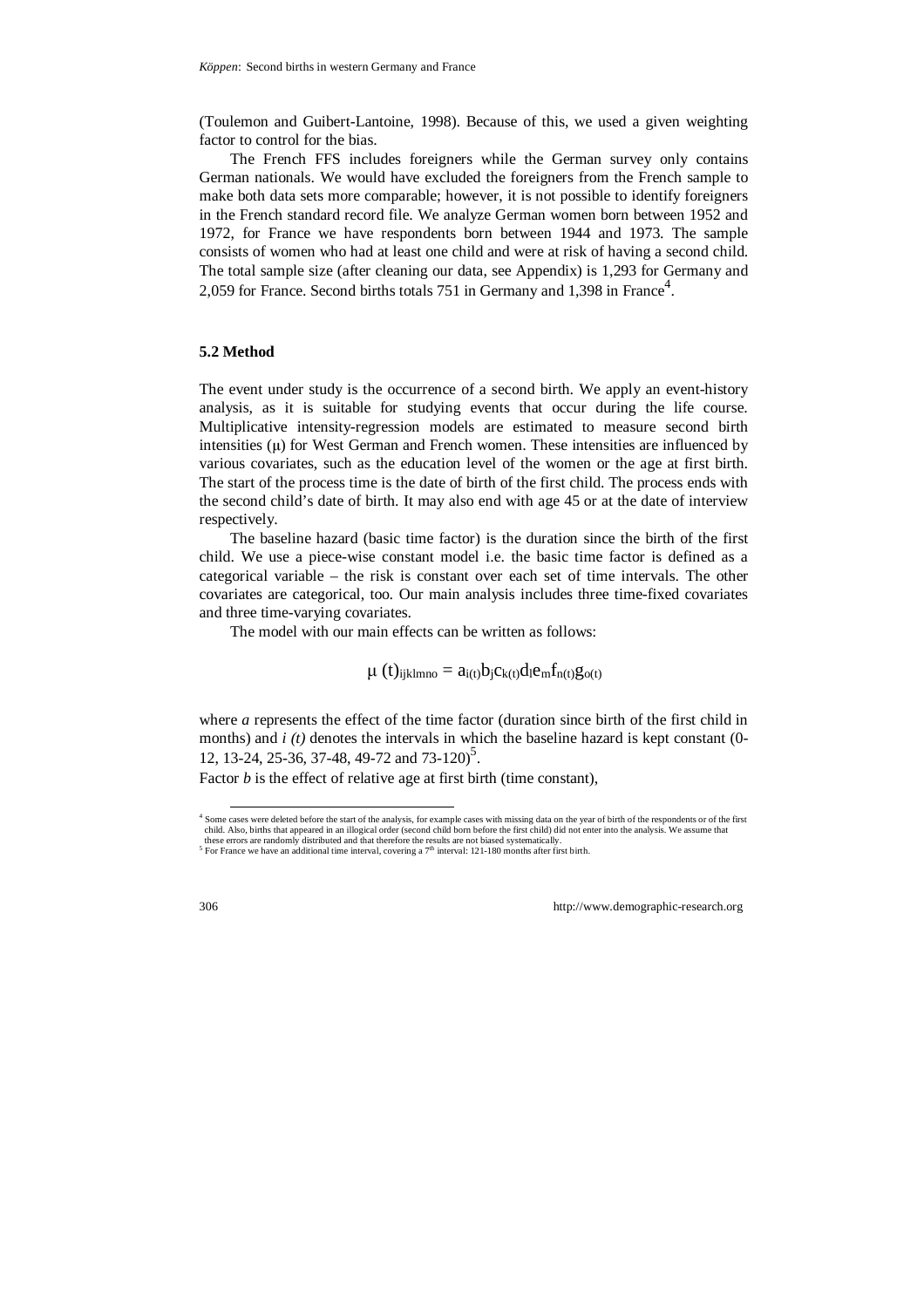Factor  $c(t)$  the effect of the highest education level of the respondent (time-varying), Factor *d* the effect of the highest education level of the partner (time constant), Factor *e* the effect of employment (time constant), Factor  $f(t)$  the effect of marital status (time-varying) and Factor  $g(t)$  the effect of calendar time (time-varying). The software used for modeling is *STATA 9.0*.

## **5.3 Covariates**

Our model contains three time-fixed covariates, three time-varying covariates and the baseline hazard.

## **5.3.1 The influence of the highest level of education of the respondent**

The education degrees in the data sets were coded with the help of ISCED 76 (International Standard Classification of Education). We classified them into three groups:

1. no or low degree  $=$  no degree or at least in education until age 16,

2. medium degree = vocational degree (vocational training after secondary school), higher vocational degrees (so-called Meister or Techniker), Baccalauréat or *Abitur* (general qualification for university entrance),

3. higher degree = all university degrees or technical colleges.

Unfortunately, we do not have complete educational histories. In order to construct a time-varying covariate for education, we use information on the highest degree obtained at interview and on the age at the end of education<sup>6</sup>. We expect a positive correlation between educational level and second birth risks, however, the argumentation is different for both countries. In France, the income effect should be stronger than the substitution effect: highly educated women have greater financial resources to invest in a larger family. Besides, highly educated women in France may intend to return to work as soon as possible and therefore space their births close together in order not to loose contact to work after first childbirth (Ní Bhrolcháin, 1986). This should increase second birth risks as well. This argument does not apply to western Germany, however, where social and institutional conditions hamper the compatibility between maternal employment and childrearing. The "polarized" fertility

 <sup>6</sup> For 89 women in western Germany (6, 8%) who report that they have an educational degree but do not report when they earned that degree, we randomly imputed the age at the end of education.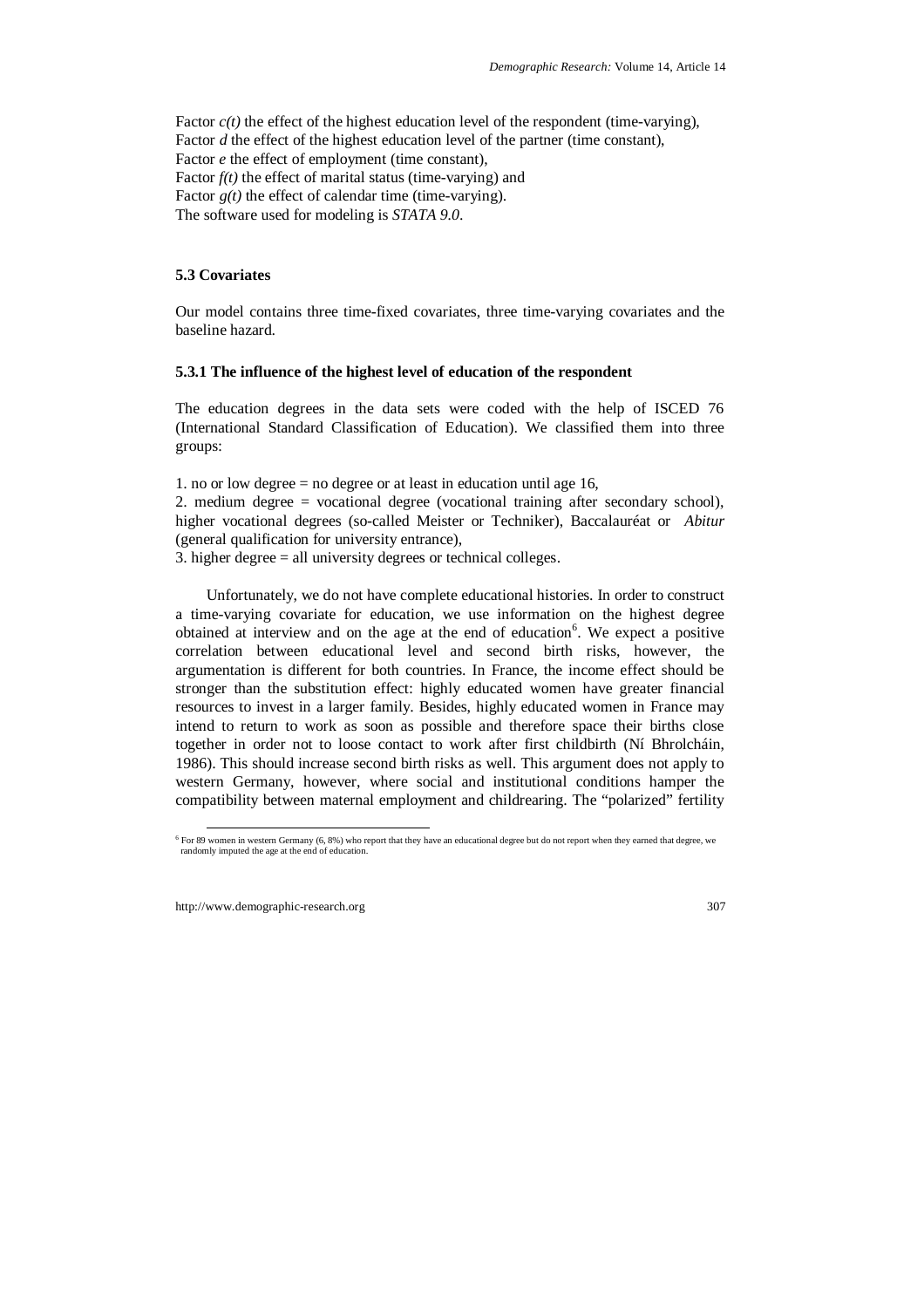behavior of women with a university degree highlights these difficulties: Highly educated women who decided in favor of a family despite the high opportunity costs of childbearing have a much stronger family orientation than other women with one child and they should therefore give birth to a second child more often.

#### **5.3.2 The influence of age at first birth**

Education influences fertility also indirectly. Assuming that highly educated women have their first child later in life than their counterparts with lower qualifications (Blossfeld and Huinink, 1989, 1991), one can hypothesize that they have their second child shortly after the first one because of biological limitations (Kreyenfeld, 2002b). This should increase second birth intensities. However, one might neglect the different social meanings of age at first birth for different social groups if absolute age at first birth is used in a study that analyzes the effect of education on childbearing. We therefore followed a suggestion by B. Hoem (1996) who pointed out the relevance of using age at birth relative to the level of education at birth. Having a first child after the age of 28 has an entirely different social meaning for university graduates than for women with compulsory education only. Therefore a variable should be used that reflects this fact rather than disregards it (B.Hoem, 1996: 334). We defined four age groups, *rather young*, *medium*, *rather old* and *oldest*. We partitioned women's ages at first birth into quartiles for each level of education and used this grouping as the corresponding age variable in the analysis<sup>7</sup>. We assume that women, who had their first child much later than other women with the same level of education, will have the lowest risk of getting another child, whereas those who became a mother comparatively early are more family-prone and therefore more likely to have a second child.

### **5.3.3 The influence of the partners' highest education level**

Women with higher education more often have partners with a university degree. This educational homogamy can be found in both countries (Blossfeld and Timm, 2003). One can assume the existence of a positive correlation between the education level of the partner<sup>8</sup> and second birth. Men with higher education mostly enjoy a higher income. Especially in western Germany, where one-earner-marriages are more frequent than in

 <sup>7</sup> For France and western Germany, women with a low level of education are defined as rather young when they gave birth below age 20 and as oldest at ages 25 and above. Women with a univeryity degree who had a first child before the age of 26 in western Germany and 24 in France are grouped as rather young, while those who became a mother after the age of 30 in western Germany (28 in France) were coded as oldest.

The educational level of the partner is measured at the time of interview because no other variable was available. We assume that most of them completed their education before the birth of the second child. Besides, some of the women may have had another partner during that time, but this number is negligible.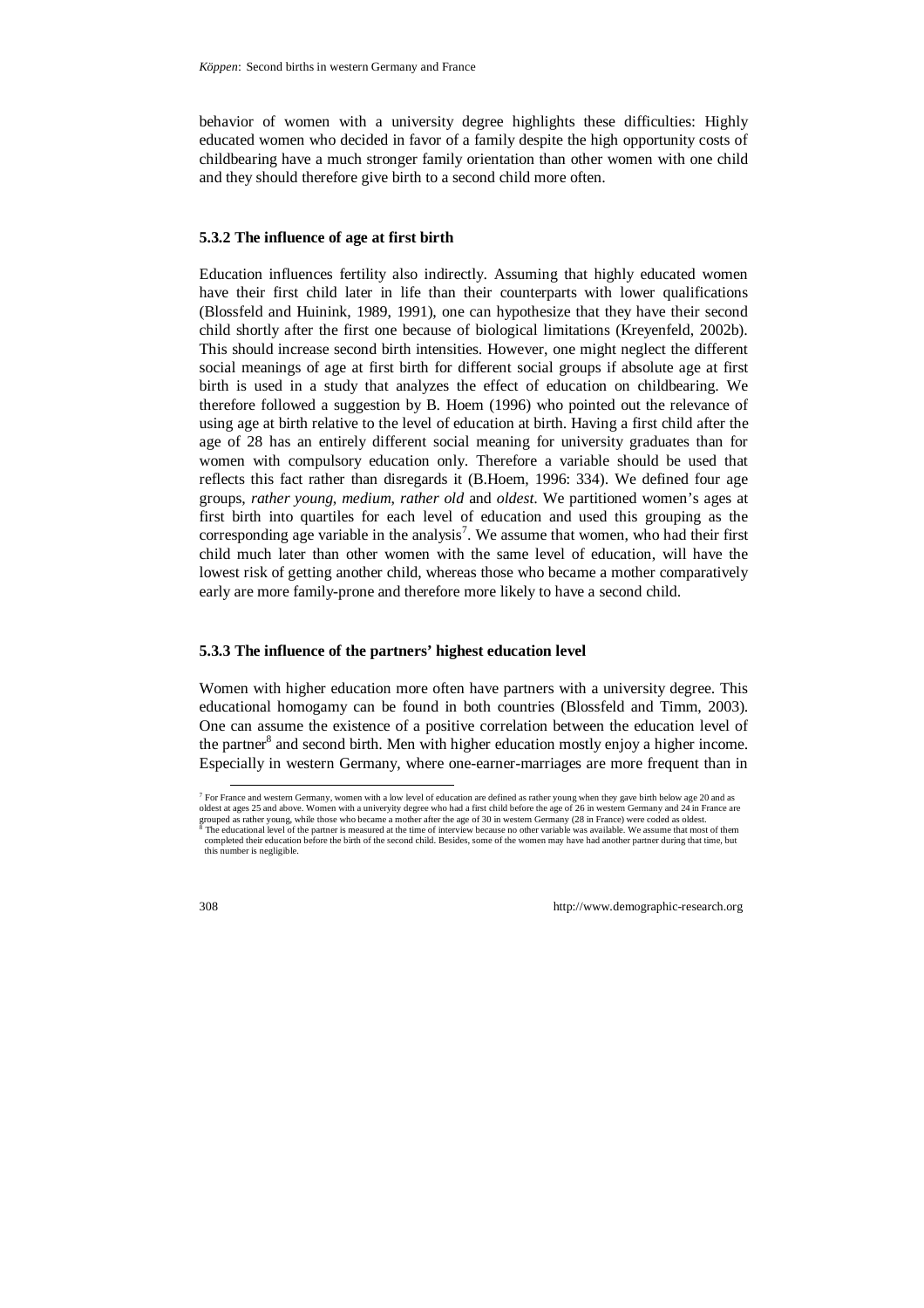France, the man should be able to invest his income into a larger family. Particularly the education of the partner should therefore influence the higher transition rates to a second child in western Germany. French women, by contrast, may support a larger family more autonomously.

#### **5.3.4 The influence of the employment status**

The employment status for both countries was measured as ever or never employed. Women who have never been employed should be very family-orientated. This group should have a higher second birth risk than those women who have ever been employed (more than three months of gainful employment). Especially women with higher education who were never employed may have a stronger orientation towards family life and as a result have high second birth intensities.

#### **5.3.5 The influence of the marital status**

We assume that marriage and having children are still closely connected in both countries. Contrary to western Germany, however, France has a high rate of children born out of wedlock. Nevertheless, we assume that after first childbirth it is more or less common for French women to marry, too. Besides, before 1996, unmarried couples with children did not benefit from the *quotient familiale*, which was an incentive to get married. We expect therefore the second birth risk for married women to be higher than for unmarried women. In western Germany, with its strong support for married couples, second birth risks of married women should be higher. Women who have married more than once should get a second child more often than women of first-order marriage. The desire to have a child with the new partner should be high (Vikat, Thomson, and Hoem, 1999). Being divorced, widowed or single affects childbearing negatively.

#### **5.3.6 The influence of calendar time**

State support of families and incentives for childbirth (e.g. extended parental leave or raising benefits) may lead to an increase in childbirths. However, the inclusion of this variable into the analysis is somewhat problematic. This is because not only changes in family policies but also the general economic situation and social dispositions are measured and it is difficult to keep these factors apart. Hypotheses on the influence of calendar time are therefore hard to predict. If there are significant effects, they should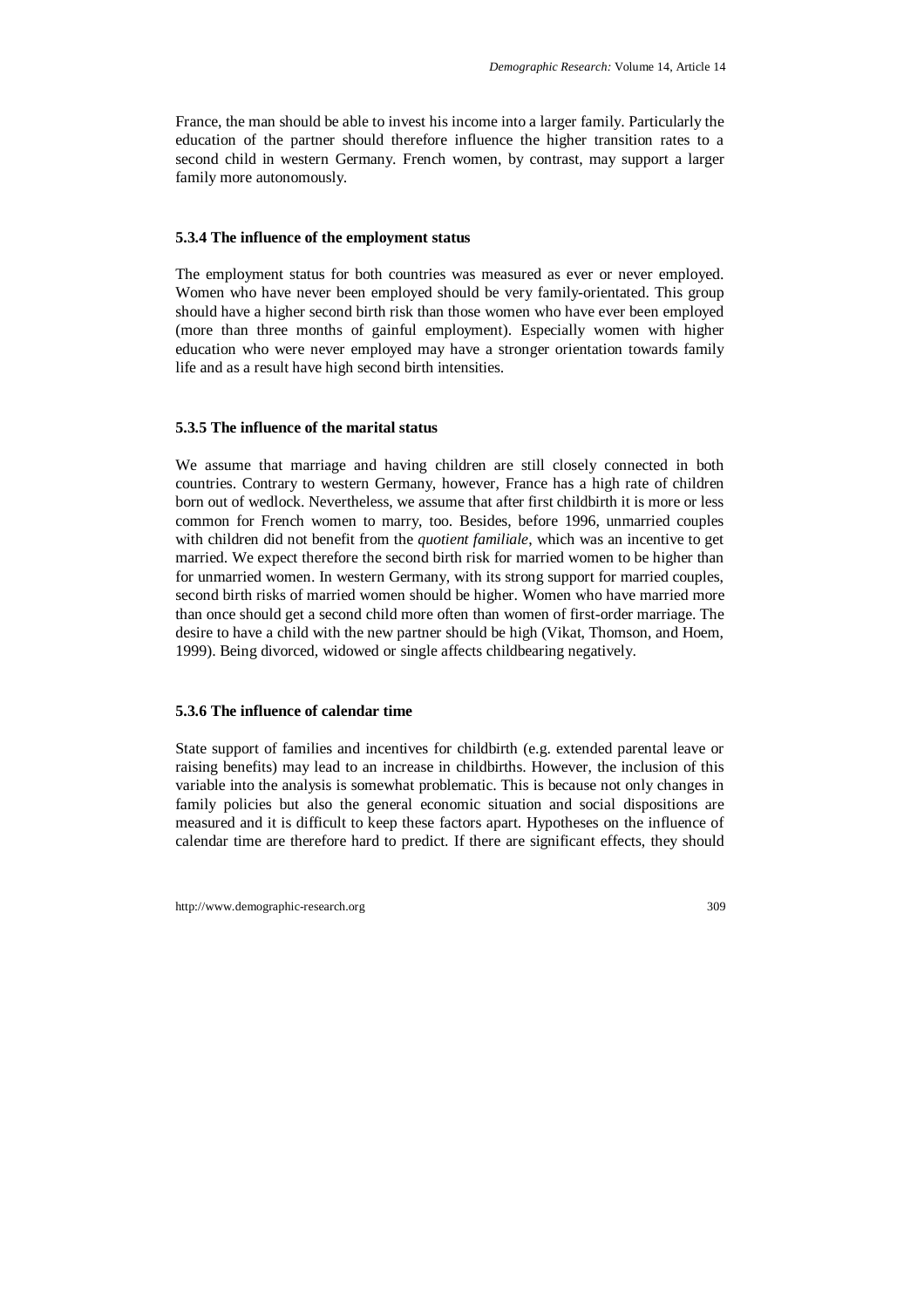exist for western Germany after 1986 (when paid parental leave was introduced) and France after 1994 (paid parental leave was extended to apply to the second child). Unfortunately, this effect is not measurable for France because the survey was conducted in 1994. The grouping of calendar time was chosen on the basis of various family policies (see also Table 1) to find possible effects that could be caused by changes in the institutional framework.

In Table 2, the distribution of the time-fixed covariates in absolute and relative numbers is displayed. Table 3 displays the distribution of the time-varying covariates for western Germany and France. As mentioned before, we used weights for the French sample because of the oversampling of lone mothers and blended families. We therefore show the unweighted and the weighted sample size in the two tables in order to exemplify how the weights change the distribution of the sample. This comparison suggests that one should prefer to use weights because of the overrepresentation of lone mothers that may otherwise exist. They are a select group who are probably younger and might have lower education degrees than other women do. If we ignore this effect, the results may be biased. Therefore, we decided to use weights for France not only in our descriptive analysis but also later in the multivariate analysis<sup>9</sup>.

### **Table 2: Distribution of respondents according to the various levels of the time fixed covariates. Absolute and relative number of respondents, western Germany and France**

|                                                   | western Germany |          | France   |          | France (weighted) |          |
|---------------------------------------------------|-----------------|----------|----------|----------|-------------------|----------|
| Variables                                         | absolute        | relative | absolute | relative | absolute          | relative |
| highest level of partner's<br>education           |                 |          |          |          |                   |          |
| missing                                           | 108             | 8%       | 284      | 14%      | 227               | 12%      |
| low or no degree                                  | 515             | 40%      | 267      | 13%      | 350               | 18%      |
| medium                                            | 337             | 26%      | 663      | 32%      | 802               | 42%      |
| high                                              | 140             | 11%      | 229      | 11%      | 290               | 15%      |
| no partner in household<br>ever worked: yes or no | 193             | 15%      | 616      | 30%      | 254               | 13%      |
| missing                                           | 4               | 0%       |          |          |                   |          |
| no                                                | 131             | 10%      | 150      | 7%       | 146               | 8%       |
| yes                                               | 1,158           | 90%      | 1,909    | 93%      | 1.776             | 92%      |

 <sup>9</sup> Weights were provided by INED. The weighted number of cases (1,928) has been different than the unweighted equivalents (2,063). Tests of significance are no longer valid because the standard errors are biased. We therefore adjusted the weighting factor by dividing the weight variable by the mean of the weight variable. The relative values of the weights do not change, but they are adjusted so that the mean weight in the sample is 1, and the sum of weights equals the number of cases. The p-values now can be used. This is because they are no longer biased (for further explanations see Glynn 2004).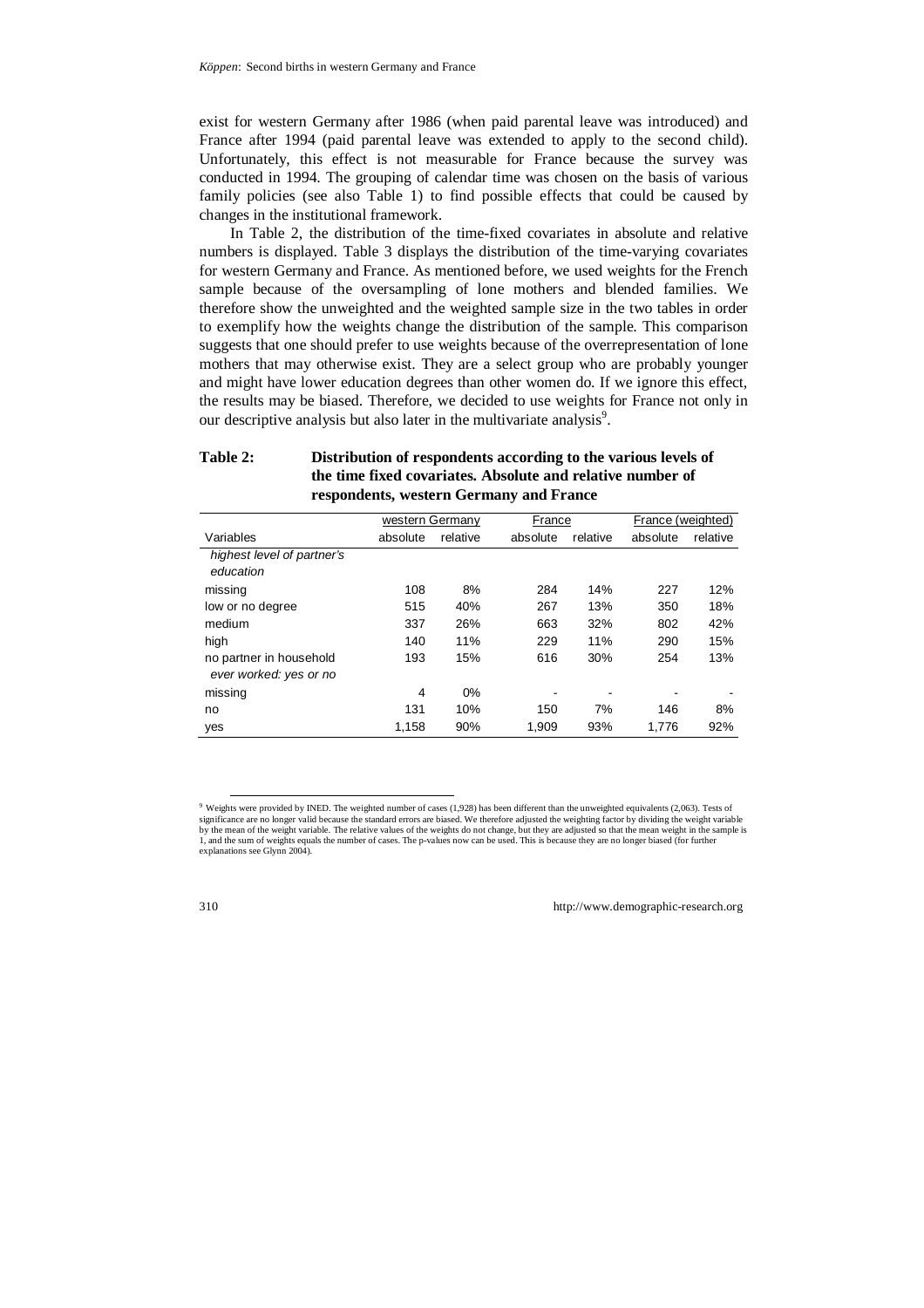|                               | western Germany |          | France   |          | France (weighted) |          |
|-------------------------------|-----------------|----------|----------|----------|-------------------|----------|
| Variables                     | absolute        | relative | absolute | relative | absolute          | relative |
| highest level of respondent's |                 |          |          |          |                   |          |
| education                     |                 |          |          |          |                   |          |
| missing                       | 687             | 1%       |          |          |                   |          |
| low                           | 43431           | 57%      | 54.983   | 45%      | 54,533            | 47%      |
| medium                        | 26024           | 34%      | 48,841   | 40%      | 45,665            | 39%      |
| high                          | 3277            | 4%       | 14,000   | 11%      | 12,927            | 11%      |
| in education                  | 3315            | 4%       | 5390     | 4%       | 3876              | 3%       |
| marital status                |                 |          |          |          |                   |          |
| never married                 | 8,699           | 11%      | 35,089   | 28%      | 18,039            | 15%      |
| married in first order        | 53,752          | 70%      | 67,692   | 55%      | 87,108            | 75%      |
| married in higher order       | 1,022           | 1%       | 1,499    | 1%       | 1,678             | 1%       |
| divorced/widowed              | 6,601           | 9%       | 19,252   | 16%      | 9,548             | 8%       |
| missing                       | 6,660           | 9%       | 418      | 0%       | 628               | 1%       |
| calendar time                 |                 |          |          |          |                   |          |
| western Germany (France)      |                 |          |          |          |                   |          |
| until 1974 (until 1973)       | 2,619           | 4%       | 8,659    | 7%       | 11,425            | 10%      |
| 1975-79 (1974-80)             | 9,438           | 12%      | 28,877   | 23%      | 31,453            | 26%      |
| 1980-82 (1981-83)             | 9,846           | 13%      | 15,669   | 13%      | 14,906            | 13%      |
| 1983-86 (1984-86)             | 18,450          | 24%      | 17,470   | 14%      | 15,511            | 13%      |
| 1987-89 (1987-90)             | 18,582          | 24%      | 27,125   | 22%      | 22,891            | 20%      |
| 1990-92 (1991-94)             | 17,799          | 23%      | 26,150   | 21%      | 20,813            | 18%      |

# **Table 3: Distribution of time at risk according to the various levels of the time-varying covariates. Absolute and relative number of person-months, western Germany and France**

# **5.4 Descriptive analysis**

First, we display the absolute number of children in both countries (Figure 1). Looking at the distribution of the family size of women between 35 and 39 years, we find that the degree of childlessness is much higher in western Germany than in France. More than 18% of all West German women in the sample stayed childless, but only 11% in France did so. Large differences also exist between the two countries when looking at mothers with at least three children. Only 16% of the West German women have three or more children whereas the proportion of the French mothers who have three and more children is twice as high. We decided to restrict our analysis to women aged between 35 and 39 years since by these ages most of them already completed their fertility.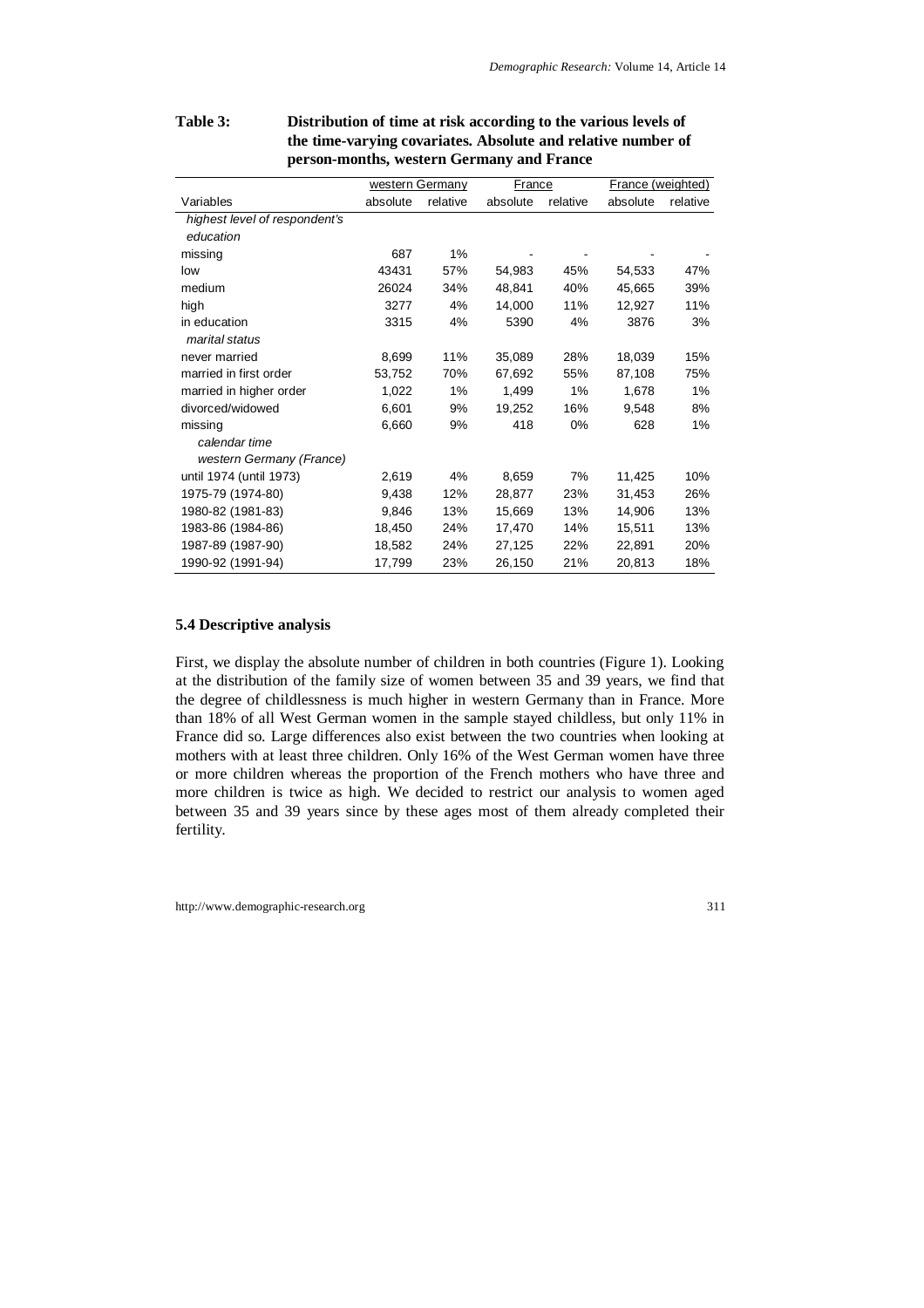Figure 2 shows the distribution of women with a higher education level (older cohorts) by their number of children. Here, we find support for the polarization hypothesis: In western Germany, we find a polarization between childless women and those with two children. We cannot find this effect in other educational groups (not shown). More than 28% of all highly educated women stay childless but also 34% have a second child. For France, this kind of polarization cannot be observed. French women with a high education level have a second child more often than West German women with a university degree (41 vs. 34%). But even though highly educated women stay childless to a greater extent than all French women do (18% vs. 10%), we cannot find such a polarization tendency as we see in western Germany.

Next, the cumulative failure distribution for the transition to the second child is displayed. Highly educated women with one child in western Germany more often have a second child than women with a low or medium education level (Figure 3). Ten years after the first child is born, more than 80% of the West German highly educated women have a second child whereas only around 70% of the women with medium and lower education experienced second birth. The same can be observed for highly educated women in France (Figure 4). Here, almost 90% have a second child ten years after the first child was born. This compares to 77% of women with medium education. Interestingly, French women with a relatively low level of education, i.e. with no degree or secondary school completion, have a second child more often than women with medium education. It is also remarkable that there are large differences in the spacing of births. Women with less schooling and those with a university degree have their second birth much earlier after the first child is born than do women with a medium level of education. We cannot observe the same for West German women. For highly educated French women, the assumption of higher opportunity costs of childrearing supports this finding. They aim to space births closely together in order to return to work as soon as possible and to reduce the opportunity costs they have while being out of employment. This may also apply to French women with a low or no degree. They also may return to work as soon as possible to keep income loss as small as possible. They need to contribute to the household income and cannot afford to be out of employment for a longer time. The French institutional framework with its low support for first births and good supply of public childcare facilitates this.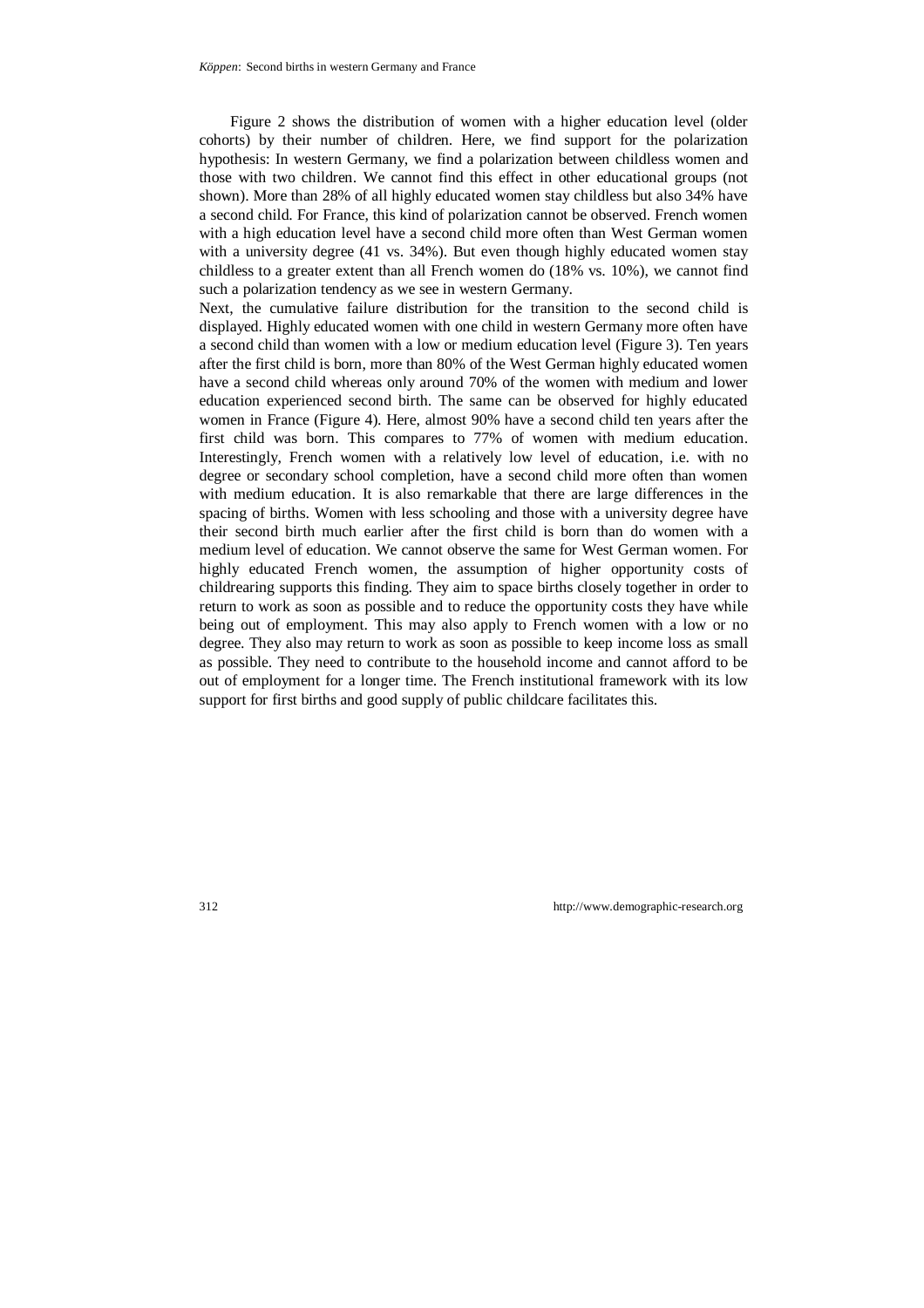# **Figure 1: Distribution of family size in western Germany (cohort 1953-57) and France (cohort 1955-59)**



Source: West German FFS 1992, French FFS 1994

## Figure 2: Women with higher education by number of children (in %). **Western Germany (cohort 1953-57) and France (cohort 1955-59)**



Source: West German FFS 1992, French FFS 1994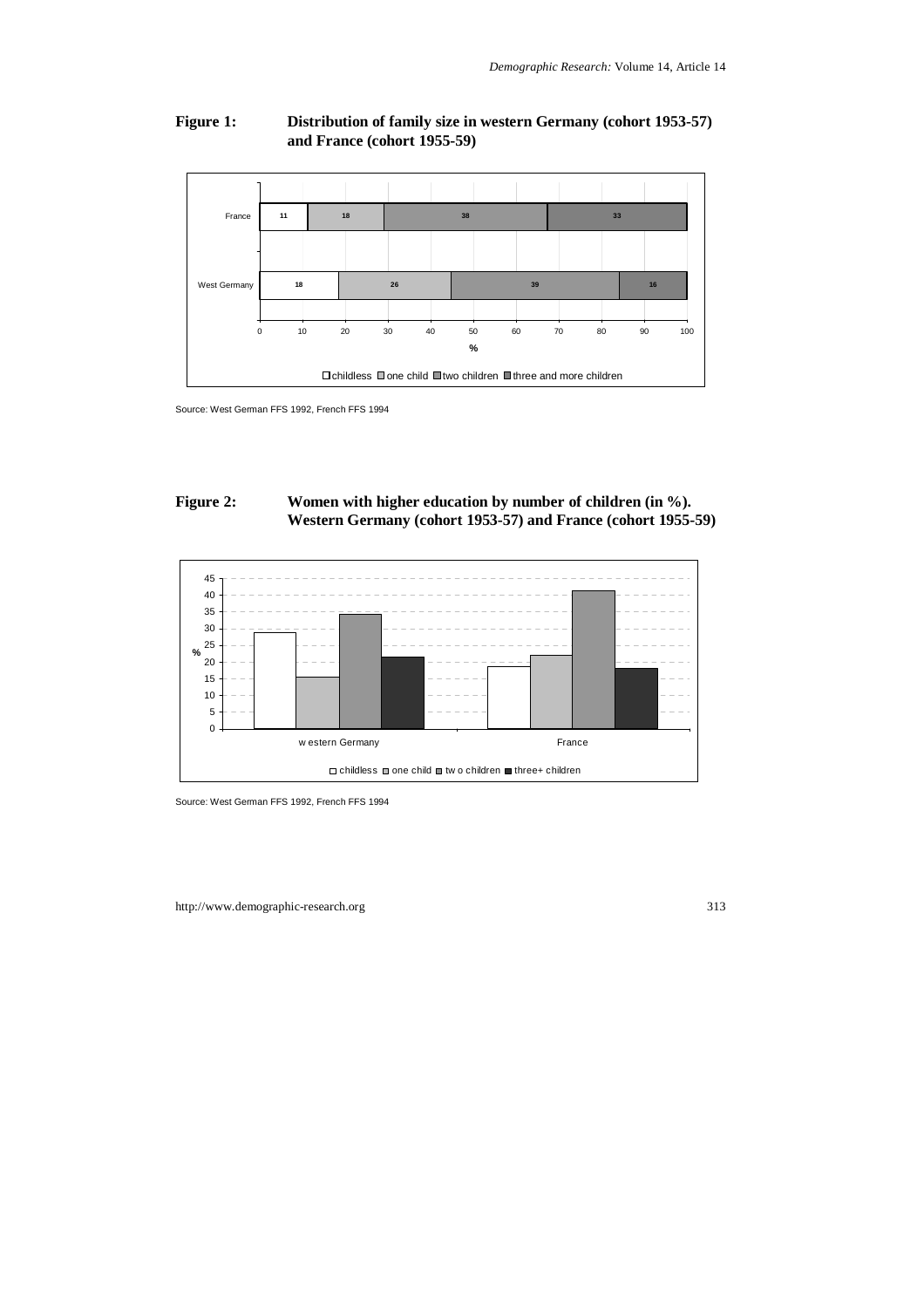# **Figure 3: Transition to second birth by highest level of education of respondent (Cumulative failure distribution). Western Germany (cohort 1952-72)**



Source: West German FFS 1992

## **Figure 4: Transition to second birth by highest level of education of respondent (Cumulative failure distribution). France (cohort 1944-73)**



Source: French FFS 1994 (weights used)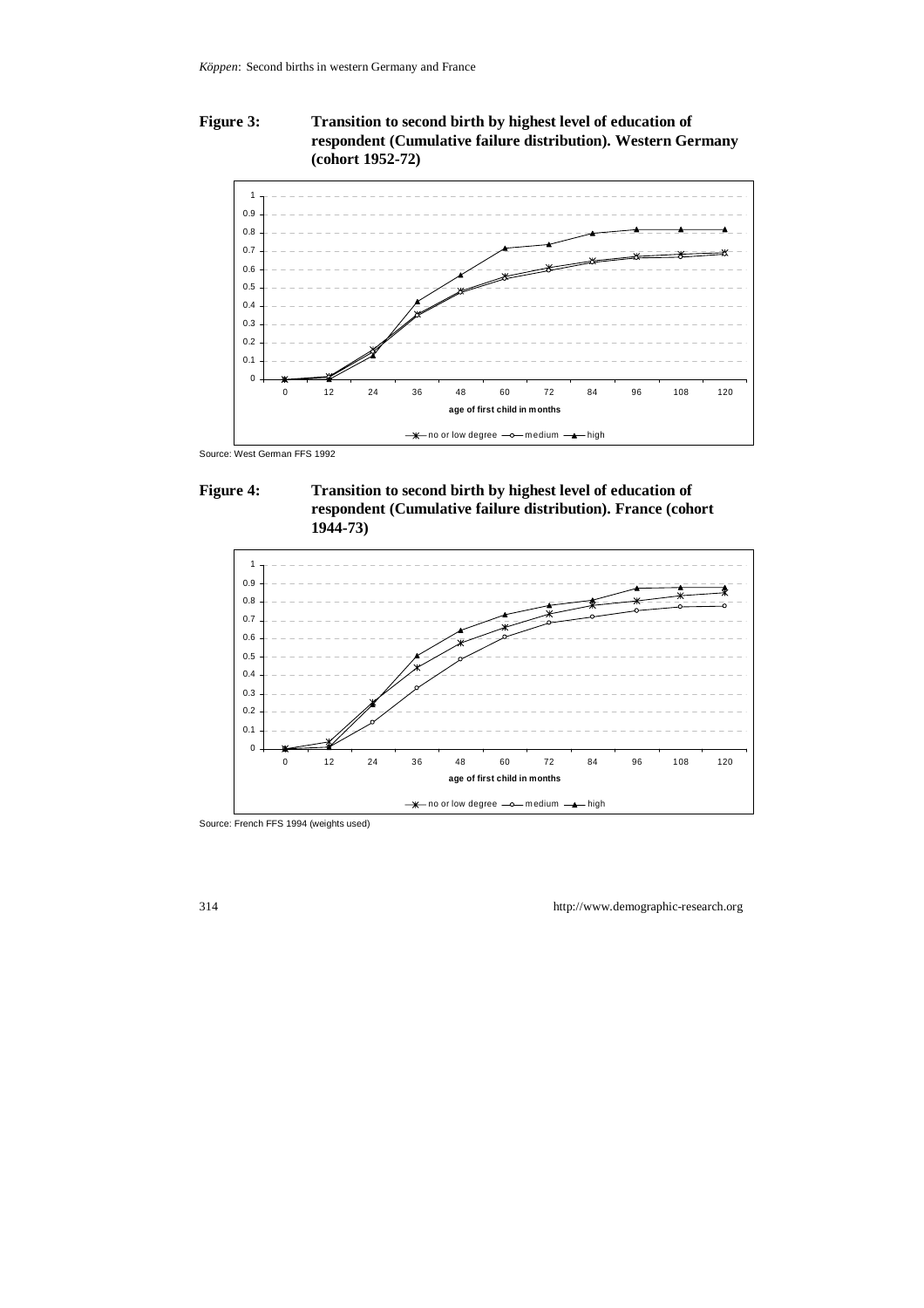# **6. Results**

First, we display the baseline hazard - the absolute second birth risk measured in months since the birth of the first child in both countries (Figure 5). We find that it is higher in France during the later time intervals. West German women have the highest risk of having a second child when the first child is between 2 and 3 years old. In France, the risk is highest when the first child is between 3 and 4 years of age.



**Figure 5: Absolute risk per 1000 person-months.** 

The results of our multivariate analysis are displayed in Tables 4 and 5. We estimated multiplicative models by means of step-wise event-history modeling.

First, the effect of the women's highest education level was analyzed (Model 1). In western Germany, a university degree increases second birth risks significantly, by 41% (reference category: medium education), whereas being in education after first birth lowers the risk of having another child. For France, we find a U-shape effect. French women with a university degree have a risk that is 51% higher than those with medium education and the risk is strongly significant. Compared to western Germany, lowly educated French women show a relatively high risk of having a second child: It is 28% higher than for the reference group. This elevated risk is not observed in western Germany, however. An explanation may be the inclusion of foreigners into the French data set whom we could not separate from French nationals. They show a higher fertility than the rest of the population (Toulemon, 2004) and they are also more likely

Source: West German FFS 1992, French FFS 1994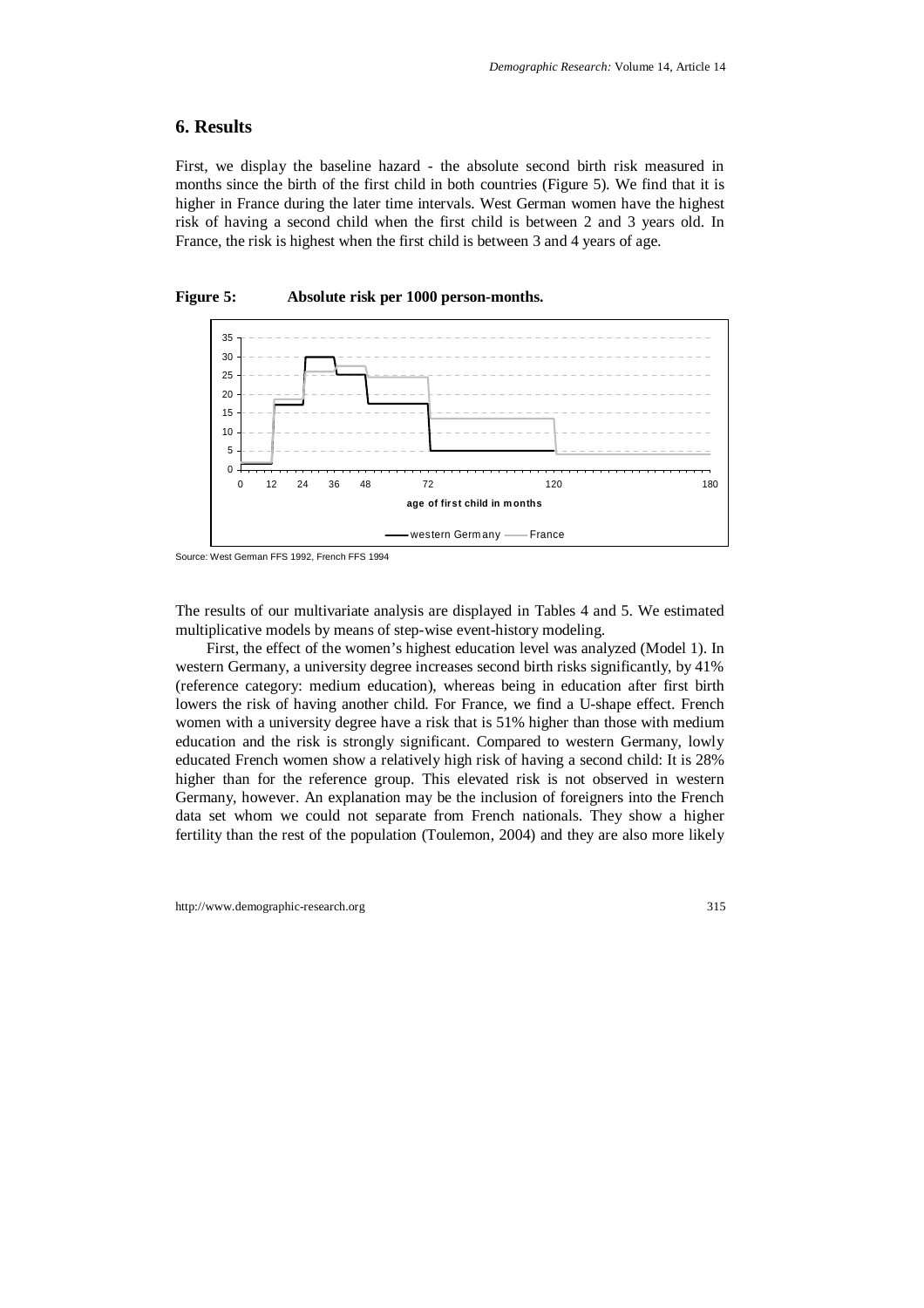to have a lower education (Tavan, 2005). Unfortunately it is not possible to identify them with our data. There seems to be no significant effect for French women who are still studying after first birth.

Next, we add to our model age at first birth relative to the educational level at the time of first birth to see whether the positive effect of education is mainly produced by late age at first birth. We find that the effect of education remains high in both countries (Model 2). The earlier a woman in western Germany starts with childbearing; the lower is her second birth risk. For France, we cannot find this significant effect. Late motherhood, on the contrary, reduces second birth intensities in both countries. If the higher risk of highly educated women had been connected to late age at first birth, the positive effect should have disappeared or at least weakened after controlling for age at first birth. This is not the case, however. The positive effect of education can therefore not be attributed to late age at first birth.

Third, we control for the education degree of the woman's partner. One notes a decrease in second birth intensities of highly educated West German women, even though the effect is still higher than in the reference category (Table 4, Model 3). Before controlling for the partner's characteristics, the given women had a 44% higher risk of having a second child. Now it is 30% higher than for women with a medium education level and the risk has entirely lost its signifcance. In other words, the influence of women's education on the transition rates to the second child weakened. After adding the education degree of the women's partner to the model, we observe the following: A university degree of the partner has a significant influence on second birth risk. West German women with highly educated partners have a second birth risk that is 30% higher than that for women with a partner of medium education. In France, the risk for women with highly educated partners is also high. But in contrast to western Germany, the positive effect of women's education remains significantly high and stable after controlling for the partner's education (Table 5, Model 3).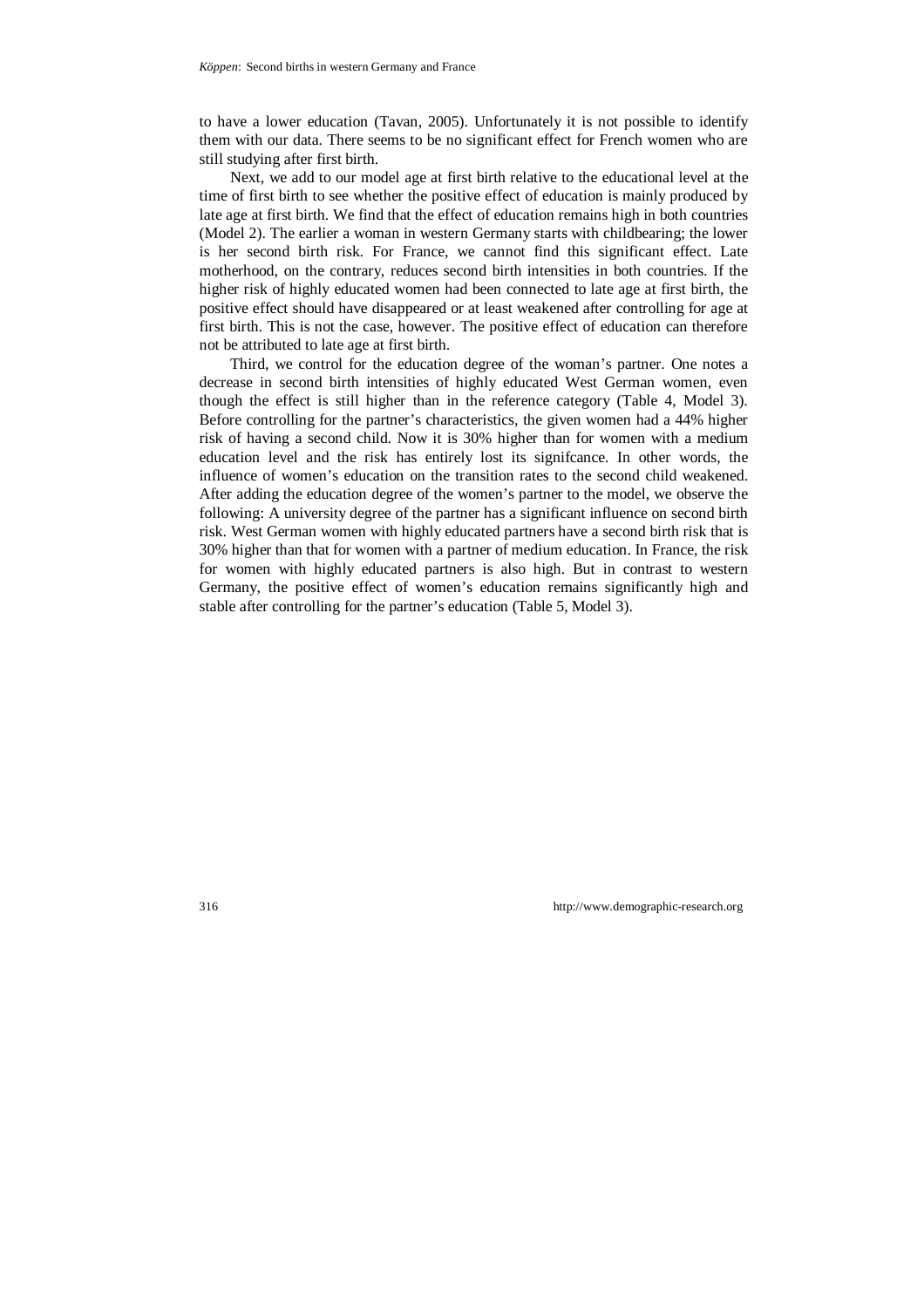|                                   | Model 1    | Model 2   | Model 3   | Model 4      | Model 5      | Model 6      |
|-----------------------------------|------------|-----------|-----------|--------------|--------------|--------------|
| Factor                            |            |           |           |              |              |              |
| Level                             |            |           |           |              |              |              |
| months since birth of first child |            |           |           |              |              |              |
| $0 - 12$                          | 1.19       | 1.44      | 1.52      | 1.96         | 2.00         | 1.60         |
| $13 - 24$                         | 13.00      | 15.72     | 16.61     | 21.52        | 21.69        | 17.14        |
| 25-36                             | 22.38      | 27.21     | 29.05     | 37.82        | 38.07        | 29.93        |
| 37-48                             | 18.46      | 22.54     | 24.42     | 31.85        | 32.38        | 25.30        |
| 49-72                             | 12.53      | 15.35     | 17.04     | 22.33        | 22.73        | 17.52        |
| 73-120                            | 3.63       | 4.39      | 4.96      | 6.60         | 7.00         | 5.16         |
| education                         |            |           |           |              |              |              |
| low                               | 1.02       | 1.02      | 1.1       | 1.08         | 1.078        | 1.12         |
| medium                            | 1          | 1         | 1         | $\mathbf{1}$ | $\mathbf{1}$ | $\mathbf{1}$ |
| high                              | $1.44***2$ | $1.44**$  | 1.3       | 1.32         | 1.28         | 1.27         |
| in education                      | $0.58**$   | $0.59**$  | 0.69      | $0.66*$      | 0.76         | 0.86         |
| relative age at first birth       |            |           |           |              |              |              |
| rather young                      |            | $0.78***$ | $0.77***$ | $0.77***$    | $0.83*$      | 0.88         |
| medium                            |            | 1         | 1         | 1            | 1            | 1            |
| rather old                        |            | $0.76**$  | $0.75***$ | $0.76***$    | $0.77**$     | $0.75***$    |
| oldest                            |            | $0.76***$ | $0.71***$ | $0.72***$    | $0.72***$    | $0.68***$    |
| partner's education               |            |           |           |              |              |              |
| low                               |            |           | 1         | 1            | 1            | $\mathbf{1}$ |
| medium                            |            |           | 1.09      | 1.09         | 1.09         | 1.1          |
| high                              |            |           | $1.3*$    | $1.29*$      | $1.33**$     | $1.36**$     |
| no partner                        |            |           | $0.49***$ | $0.5***$     | $0.63***$    | $0.64***$    |
| employment                        |            |           |           |              |              |              |
| never worked                      |            |           |           | 1            | 1            | 1            |
| ever worked                       |            |           |           | $0.73***$    | $0.73***$    | $0.74***$    |
| marital status                    |            |           |           |              |              |              |
| never married                     |            |           |           |              | $0.46***$    | $0.45***$    |
| one order marriage                |            |           |           |              | 1            | 1            |
| higher order marriages            |            |           |           |              | $1.68**$     | $1.62**$     |
| divorced                          |            |           |           |              | $0.42***$    | $0.4***$     |
| period                            |            |           |           |              |              |              |
| until 74                          |            |           |           |              |              | 0.79         |
| 1975-79                           |            |           |           |              |              | 0.84         |
| 1980-82                           |            |           |           |              |              | 1.09         |
| 1983-86                           |            |           |           |              |              | $\mathbf{1}$ |
| 1987-89                           |            |           |           |              |              | 1.04         |
| 1990-92                           |            |           |           |              |              | 1.13         |
| Log likelihood                    | $-1324.5$  | $-1319.3$ | $-1292.8$ | $-1287.6$    | $-1265.7$    | $-1263.1$    |
| Initial log likelihood            | $-1330.9$  |           |           |              |              |              |

### **Table 4: Second birth risk for West German women. Cohort 1952-72**

Notes: (1) Months since birth of first child are displayed as absolute risks per 1000 person-months.

(2) \*\*\*p ≤ 0.01; \*\*0.01≤ p ≤0.05; \* 0.05≤ p ≤0.10

(3) Missing values are not shown but were controlled for.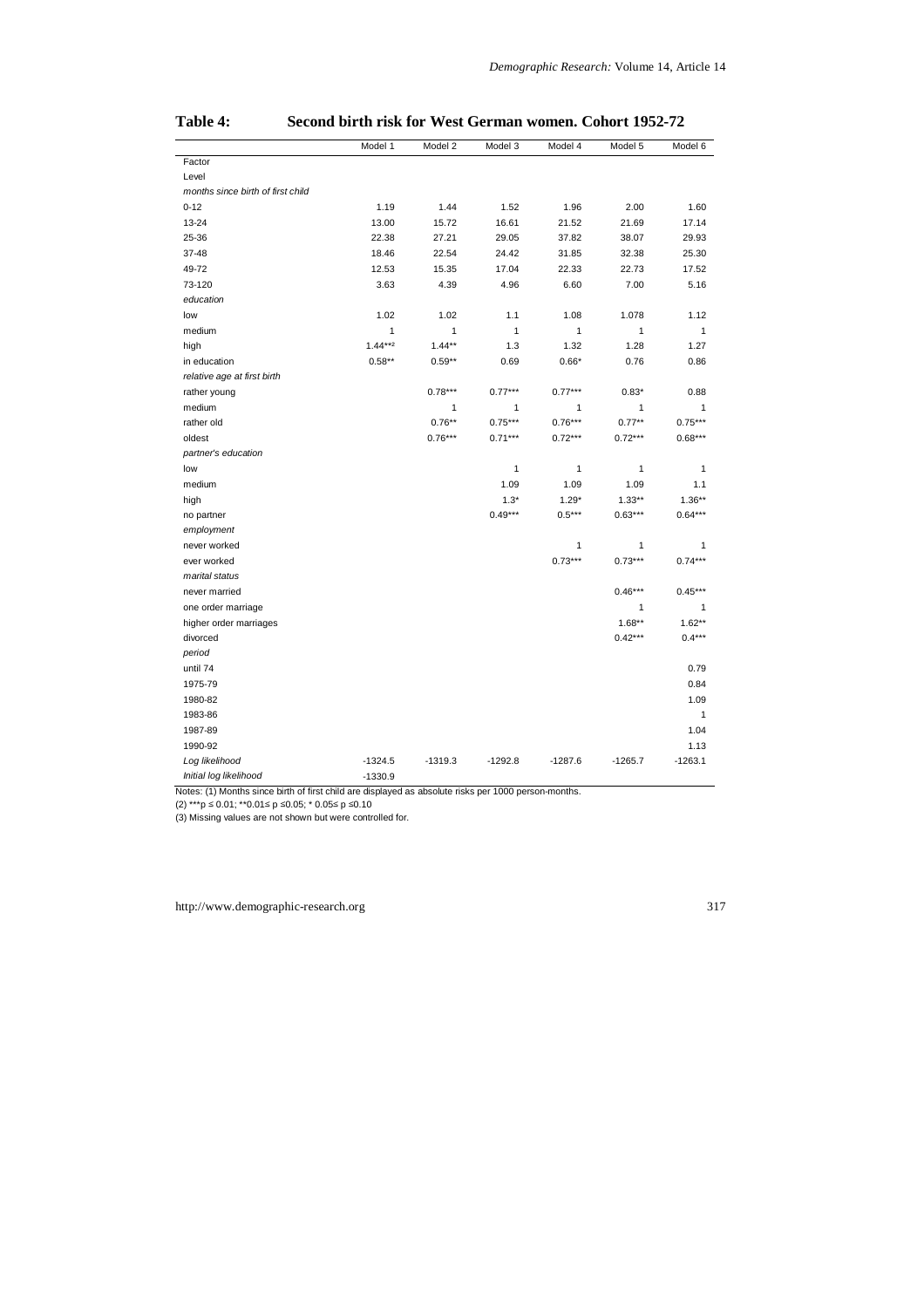|                                   | Model 1      | Model 2      | Model 3      | Model 4      | Model 5   | Model 6      |
|-----------------------------------|--------------|--------------|--------------|--------------|-----------|--------------|
| Factor                            |              |              |              |              |           |              |
| Level                             |              |              |              |              |           |              |
| months since birth of first child |              |              |              |              |           |              |
| $0 - 12$                          | 1.49         | 1.61         | 1.46         | 2.11         | 2.13      | 1.88         |
| $13 - 24$                         | 14.74        | 16.03        | 14.54        | 21.04        | 20.93     | 18.76        |
| 25-36                             | 19.78        | 21.52        | 19.66        | 28.62        | 28.70     | 25.96        |
| 37-48                             | 19.80        | 21.47        | 19.84        | 29.01        | 29.93     | 27.35        |
| 49-72                             | 16.97        | 18.33        | 17.17        | 25.17        | 26.53     | 24.50        |
| 73-120                            | 8.61         | 9.34         | 8.91         | 13.20        | 14.44     | 13.67        |
| 121-180                           | 2.82         | 2.99         | 2.84         | 4.21         | 4.31      | 4.19         |
| education                         |              |              |              |              |           |              |
| low                               | $1.28***$    | $1.29***$    | $1.33***$    | $1.29***$    | $1.31***$ | $1.28***$    |
| medium                            | $\mathbf{1}$ | $\mathbf{1}$ | $\mathbf{1}$ | $\mathbf{1}$ | 1         | $\mathbf{1}$ |
| high                              | $1.51***$    | $1.5***$     | $1.42***$    | $1.44***$    | $1.41***$ | $1.44***$    |
| in education                      | 1.13         | 1.18         | 1.15         | 1.16         | 1.23      | 1.24         |
| relative age at first birth       |              |              |              |              |           |              |
| rather young                      |              | 1.05         | 1.09         | 1.11         | $1.14*$   | 1.12         |
| medium                            |              | $\mathbf{1}$ | $\mathbf{1}$ | $\mathbf{1}$ | 1         | $\mathbf{1}$ |
| rather old                        |              | $0.87**$     | $0.88*$      | 0.91         | 0.9       | 0.93         |
| oldest                            |              | $0.76***$    | $0.76***$    | $0.79***$    | $0.8***$  | $0.85***$    |
| partner's education               |              |              |              |              |           |              |
| low                               |              |              | $\mathbf{1}$ | 1            | 1         | $\mathbf{1}$ |
| medium                            |              |              | 1.11         | 1.09         | 1.11      | $1.14*$      |
| high                              |              |              | $1.36***$    | $1.35***$    | $1.39***$ | $1.41***$    |
| no partner                        |              |              | $0.71***$    | $0.7***$     | 0.91      | 0.92         |
| employment                        |              |              |              |              |           |              |
| never worked                      |              |              |              | $\mathbf{1}$ | 1         | 1            |
| ever worked                       |              |              |              | $0.67***$    | $0.68***$ | $0.67***$    |
| marital status                    |              |              |              |              |           |              |
| never married                     |              |              |              |              | $0.58***$ | $0.6***$     |
| one order marriage                |              |              |              |              | 1         | 1            |
| higher order marriages            |              |              |              |              | $2.31***$ | $2.29***$    |
| divorced                          |              |              |              |              | $0.33***$ | $0.34***$    |
| period                            |              |              |              |              |           |              |
| until 1973                        |              |              |              |              |           | $1.37***$    |
| 1973-80                           |              |              |              |              |           | 1.09         |
| 1981-83                           |              |              |              |              |           | 1.04         |
| 1984-86                           |              |              |              |              |           | $\mathbf{1}$ |
| 1987-90                           |              |              |              |              |           | 1.02         |
| 1991-94                           |              |              |              |              |           | 1.04         |
| Log likelihood                    | $-2272.1$    | $-2260.5$    | $-2236.5$    | $-2228.3$    | $-2167.6$ | $-2162.5$    |
| Initial log likelihood            | $-2287.9$    |              |              |              |           |              |

## **Table 5: Second birth risk for French women. Cohort 1944-73**

Notes: (1) Months since birth of first child are displayed as absolute risks per 1000 person-months.

(2) \*\*\*p ≤ 0.01; \*\*0.01≤ p ≤0.05; \* 0.05≤ p ≤0.10

(3) Missing values are not shown but were controlled for.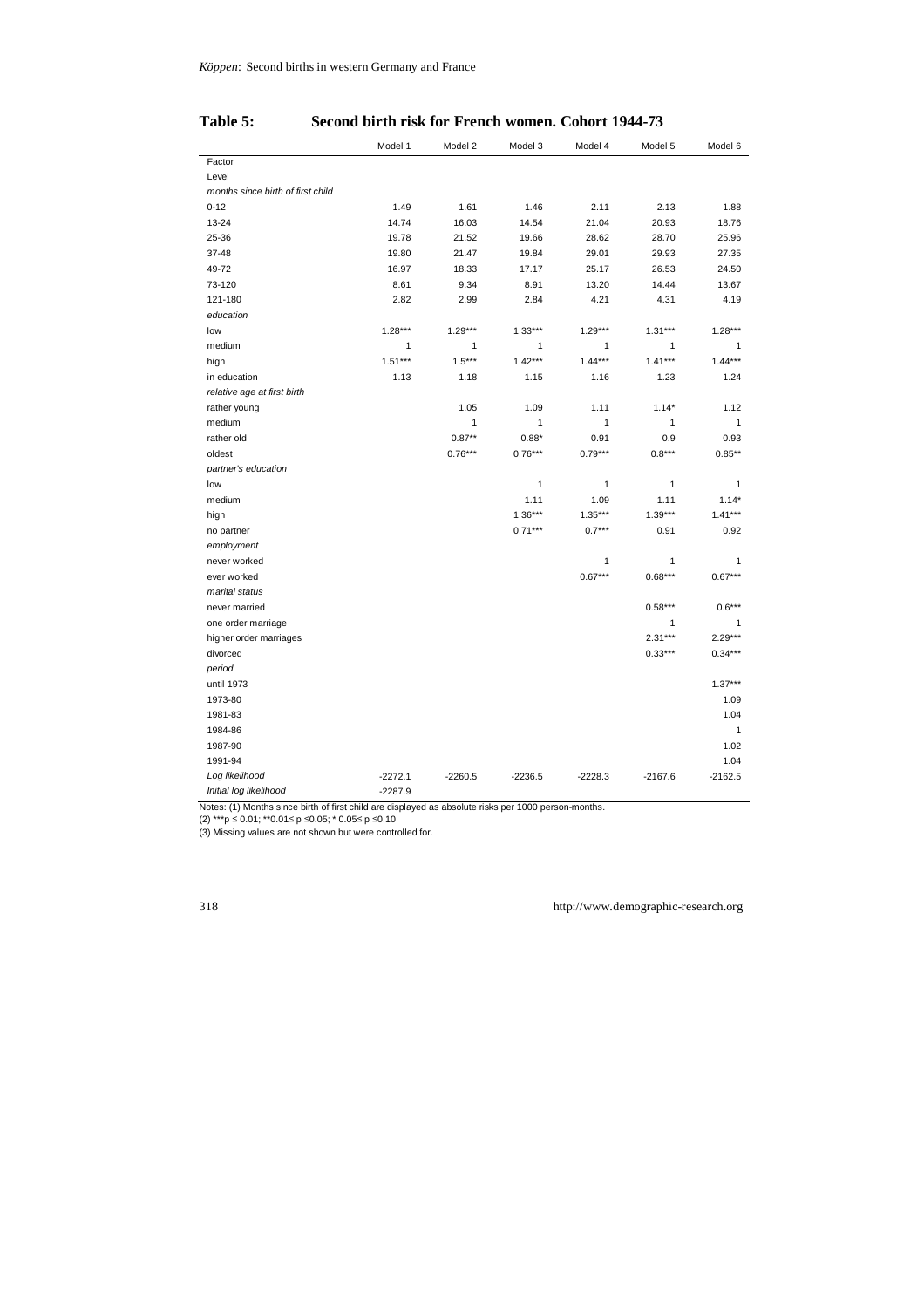When we employ an interaction between the education of a woman and her partner's education level (Tables 6a and 6b), we find significant positive effects in western Germany only when both partners have a higher degree or the woman has a medium education and her partner is highly educated. The higher second birth intensity of highly educated women with a lowly educated partner is remarkable but not significant and the number is only marginal (0, 3%). French women with higher education have a 39% higher risk if the partner has a medium education and the risk is higher by 77% when both have a higher education. What is remarkable in the French context is the high second birth risk of women who have no or a lower degree and a partner with a university degree. This seems to indicate that in France, too, we find some features of the male breadwinner model, even though only a minority of women belongs to this group (4%).

# **Table 6a: Transition to second birth for West German women: Interaction between woman's level of education and partner's level of education (controlled for age at first birth, employment status, marital status, calendar time)**

|                                    | highest level of partner's education |        |             |            |  |
|------------------------------------|--------------------------------------|--------|-------------|------------|--|
| highest level of woman's education | no or low degree                     | medium | <u>high</u> | no partner |  |
| no or low degree                   |                                      | 1.18   | 0.99        | $0.6***$   |  |
| medium                             | 0.85                                 | 0.9    | $1.44**$    | $0.66*$    |  |
| high                               | 1.39                                 | 1.15   | $1.42*$     | 0.75       |  |
| in education                       | 0.76                                 | 1.4    | 0.53        | 0.6        |  |

Note: \*\*\*p ≤ 0.01; \*\*0.01≤ p ≤0.05; \* 0.05≤ p ≤0.10 Source: West German FFS 1992

# **Table 6b: Transition to second birth for French women: Interaction between woman's level of education and partner's level of education (controlled for age at first birth, employment status, marital status, calendar time)**

|                                    | highest level of partner's education |          |           |            |
|------------------------------------|--------------------------------------|----------|-----------|------------|
| highest level of woman's education | no or low degree                     | medium   | high      | no partner |
| no or low degree                   |                                      | 1.1      | $1.44**$  | 1.05       |
| medium                             | 0.85                                 | 0.93     | 1.02      | $0.70**$   |
| high                               | 1.05                                 | $1.39**$ | $1.77***$ | 0.77       |
| in education                       | 1.42                                 | $1.66**$ | 1.02      | 0.75       |

Note: \*\*\*p ≤ 0.01; \*\*0.01≤ p ≤0.05; \* 0.05≤ p ≤0.10 Source: French FFS 1994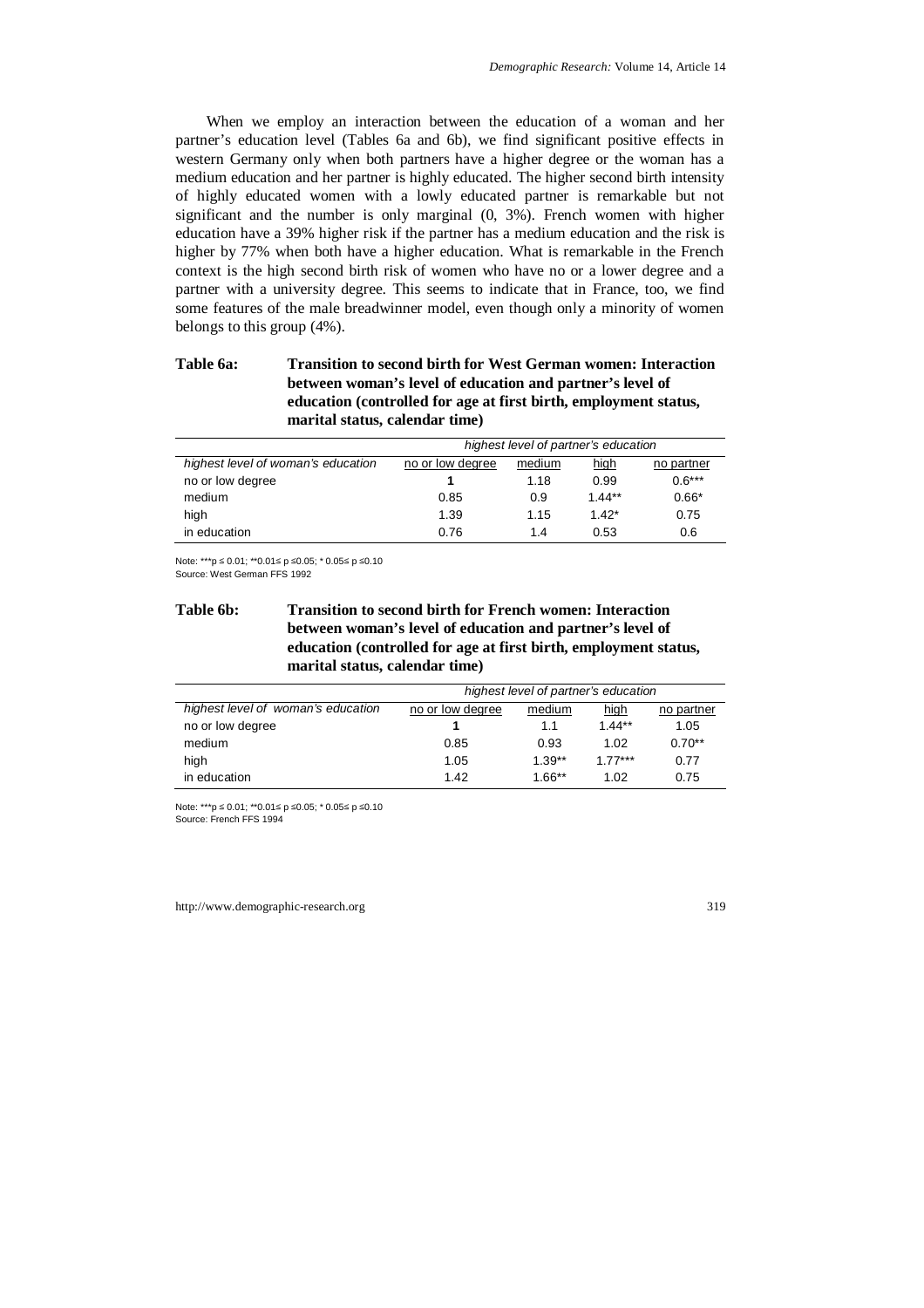In both countries, the education of the partner plays a major role in explaining higher order fertility for women with a university degree. Especially when both partners have a higher education, the probability that both have higher incomes and are able to afford more children is high $10^{\circ}$ . For France, we find evidence for a stronger independent effect of women with a higher education level: The positive second birth risk remains strongly significant even after controlling for the partner's education (Table 5, Model 3) and it is higher also when the partner has a medium education only (Table 6b). French women seem to convert their level of education into gainful employment and a higher income more easily than do their West German neighbors. For western Germany, we find higher support for the model of the "male bread-winner" and the female housewife, even though the results are ambiguous to some extent. We find a weakening of the positive impact of higher education on second birth risks after adding the partner's education to the model (Table 4, Model 3) and significant higher risks only when the partner or husband has a high level of education (Table 6a). However, second birth intensities of women with higher education remain high throughout the models. This finding lends some support to the hypothesis of a "polarized" fertility pattern among highly educated women in western Germany. Within the given institutional setting, these women are a rather select group of individuals who already showed a high preference for children in their life despite high opportunity costs of childrearing. In accordance with this hypothesis, we find a second birth risk that is higher for university graduates than for women in other educational groups.

To analyze the possibility that the higher second birth risk in France might also be due to a timing effect, we apply an interaction between education of the woman and the age of the first child. Figure 6 shows that the positive effect of a higher education is especially pronounced at short duration since the first birth. The higher second birth risk is therefore not only due to the level of education itself, but we also find an indication of a tempo effect, meaning that college educated women in France try to space their births closer together. The reason for this is either the later age of childbearing and resulting biological limitations in comparison to their counterparts with lower qualifications, or because they try to return to work as soon as possible and therefore space their births close together in order not to loose contact to work after first childbirth.

<sup>&</sup>lt;sup>10</sup> Possibly, it would have been more advantageous to have more direct measures of labor market performance such as income at ones disposal. However, the FFS does not include such variables. We employ educational attainment which is generally believed to be a good predictor for longterm labor market chances and income.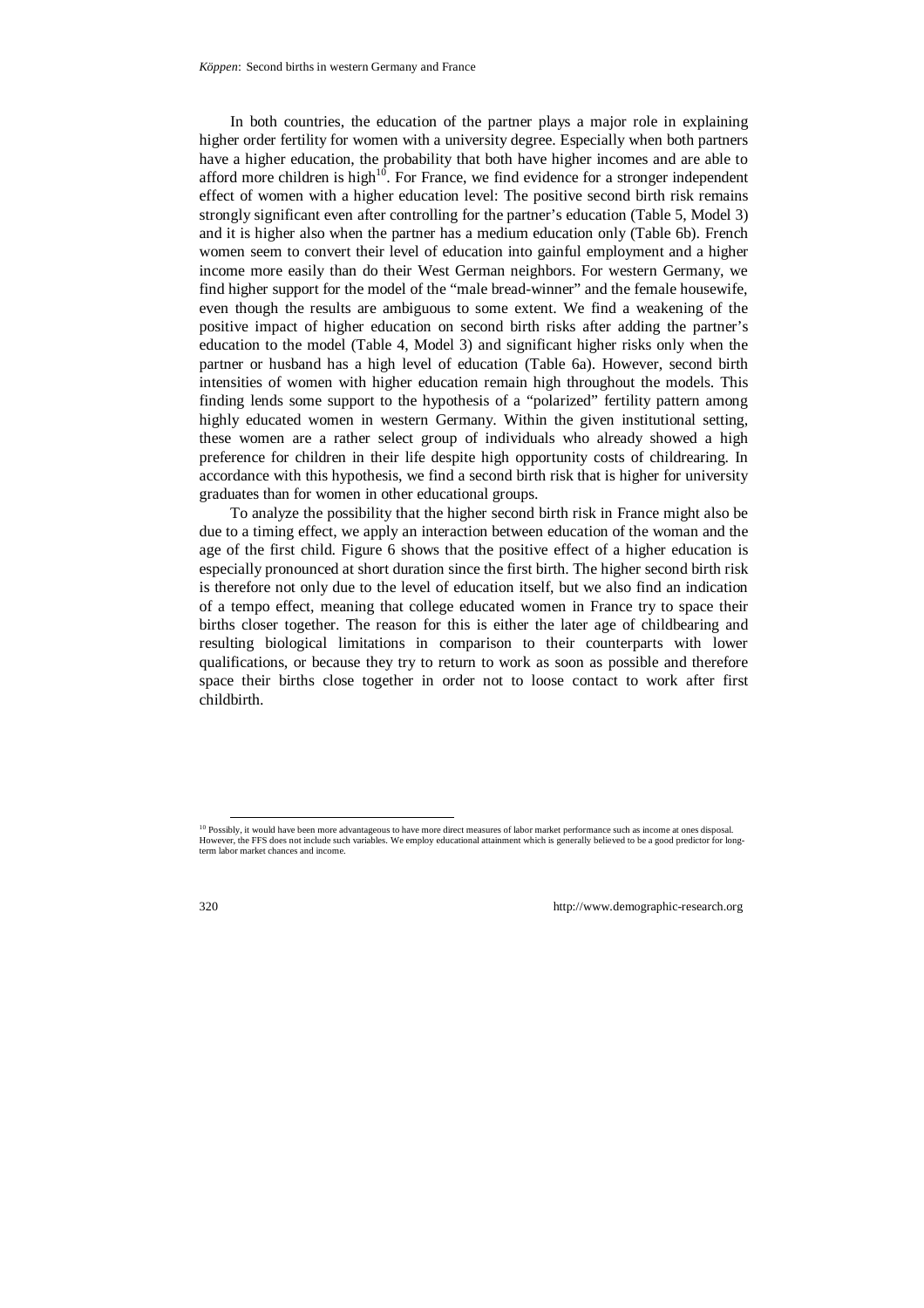### **Figure 6: Relative risk of second birth by education of the mother and age of first child in France (controlled for age at first birth, partners' education, employment status, marital status, calendar time)**



Source: French FFS 1994

In Model 4 a variable was added that measures whether the woman was ever or never employed<sup>11</sup>. As expected, women who have never been employed in their life have a higher second birth risk in both countries than mothers who have worked before. In both countries, the group of women that were never employed consists mainly of the lowly educated. Around 9% of West German women with a relatively low education and 10% of their French counterparts have never been in gainful employment. Women with a university degree never worked to a very low number in both countries (3% in western Germany and 1% in France). Next, we control for marital status. In both countries, married women have a much higher risk than unmarried ones do (Model 5). This result confirms our assumptions. As expected, women in higher-order marriages have also higher second birth risks. Divorced women experience lower risks. The variable period is not significant in both countries (Models 6 and 7). In western Germany, there is an increase in second birth intensities over time – they are lowest in the 1970s and highest between 1990 and 1992 (reference category is the period 1983-

<sup>&</sup>lt;sup>11</sup> Only the West German FFS offered the possibility of generating a time-varying variable that measures the employment status after the birth of the first child. This covariate measures whether a West German woman was in employment any time after the birth of her first child or not. It shows the strengths of her labor-market attachment after the decision to found a family. We controlled for this variable in a seperate model, which is not shown here since we got very similar results as in Table 4. Since the birth of a child mostly leads to the interruption of employment, for this part of the analysis we subtracted 9 months from the birth date of the second child - at this time most of the women surveyed did not know that they were pregnant and the decision to keep or quit their job should be made independent of the decision to have a second child. Being in employment after first birth reduces the risk of having a second child by around 40%. Women who have never been employed – neither before nor after first birth – have a slightly higher second birth risk. This result suggests that work and family life in western Germany are rather incompatible, as we expected.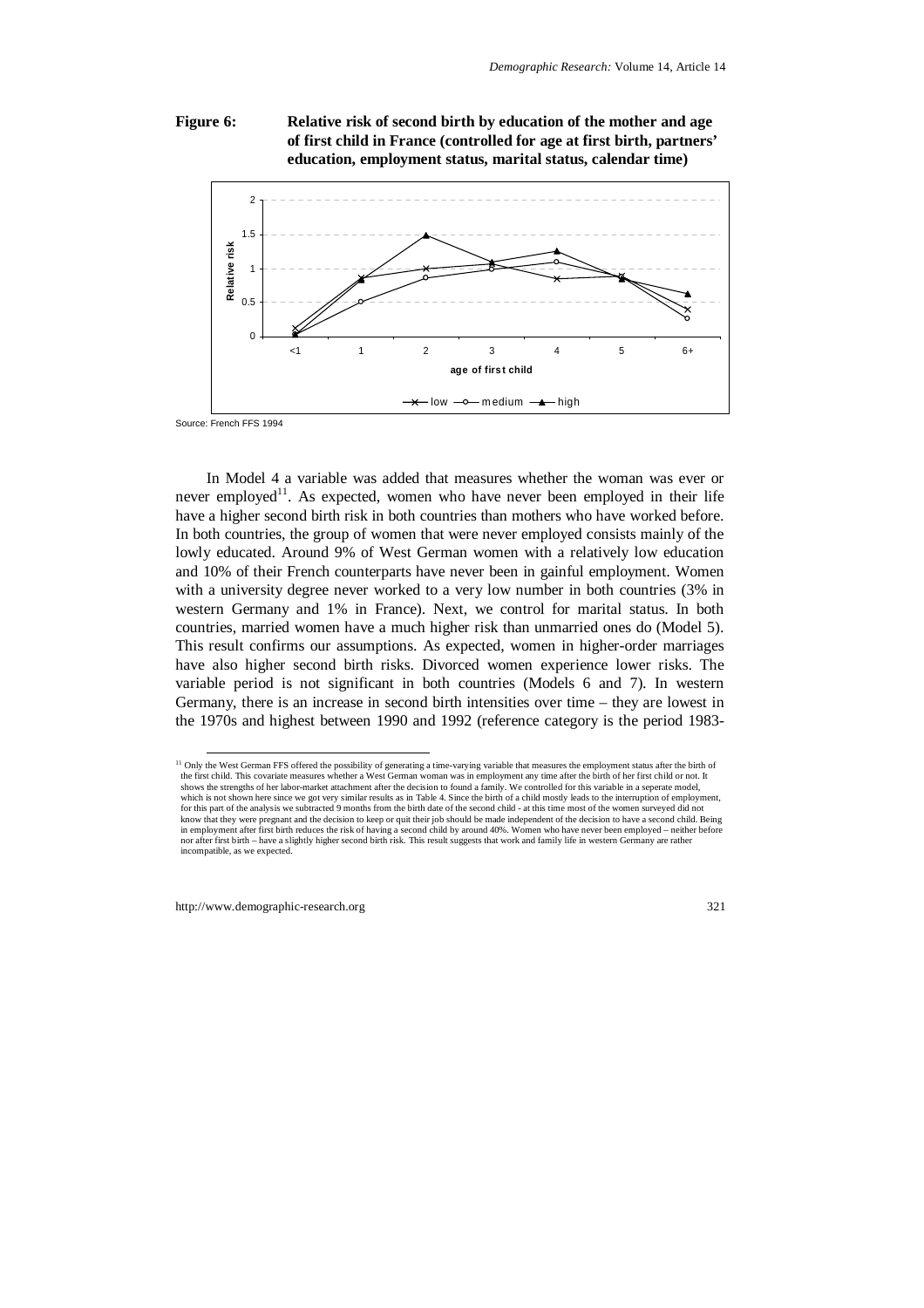1986). Before 1974, the oldest cohort was as young as around 22 years; this may explain the low second birth intensity. In France, the risks do not change at all, except before 1973, where the second birth risk was at a higher level than in the mid-eighties. It is hard to tell whether this may be due to family policy changes or general economic or social factors.

# **7. Conclusion**

The paper aimed at comparing the second birth risks of French and West German women by concentrating on the effect of the education level. To measure the effect of education on the transition to the second child, we estimated a stepwise multiplicative intensity-regression model. A comparison of the institutional constraints in the two countries showed a stronger incompatibility between work and family life in western Germany than in France because of institutional constraints that hamper mothers' employment. Especially women with a university degree suffer from decision conflicts. If they want to convert their accumulated human capital into gainful employment and income, they often need to forego childbearing. The opportunity costs concomitant to raising children and giving up employment are especially high for this group. Descriptive statistics showed a "polarization" between higher educated women in western Germany who stay childless and those who have more than one child. We therefore expected higher second birth risks for West German women with high education. They decided in favor of a family and against a career. Also for French women with a university degree, a higher second birth risk was assumed but for different reasons. French women with a high education should be able to support a larger family by investing their higher income into family size. Work and family life are compatible in France – inexpensive and widely accepted public childcare helps mothers to combine employment and childrearing.

The multivariate model supports our assumptions but it also provides new insights into the underlying patterns. To have a higher education increases the risk of having a second child by more than 40% in both countries without controlling for other factors. After controlling for relative age at first birth, the second birth risk of highly educated women remains significantly high. When we control for the education level of the partner, country-specific differences can be seen: The influence of the elevated risk for highly educated West German women decreases and becomes non-significant. After controlling for other factors, such as marital status, work experience, and calendar time, the risk decreases by 12% compared to the first model where only education was taken into account. We do not observe a similar pattern for France, however. Independent of the education level of their partners, French women with a university degree have a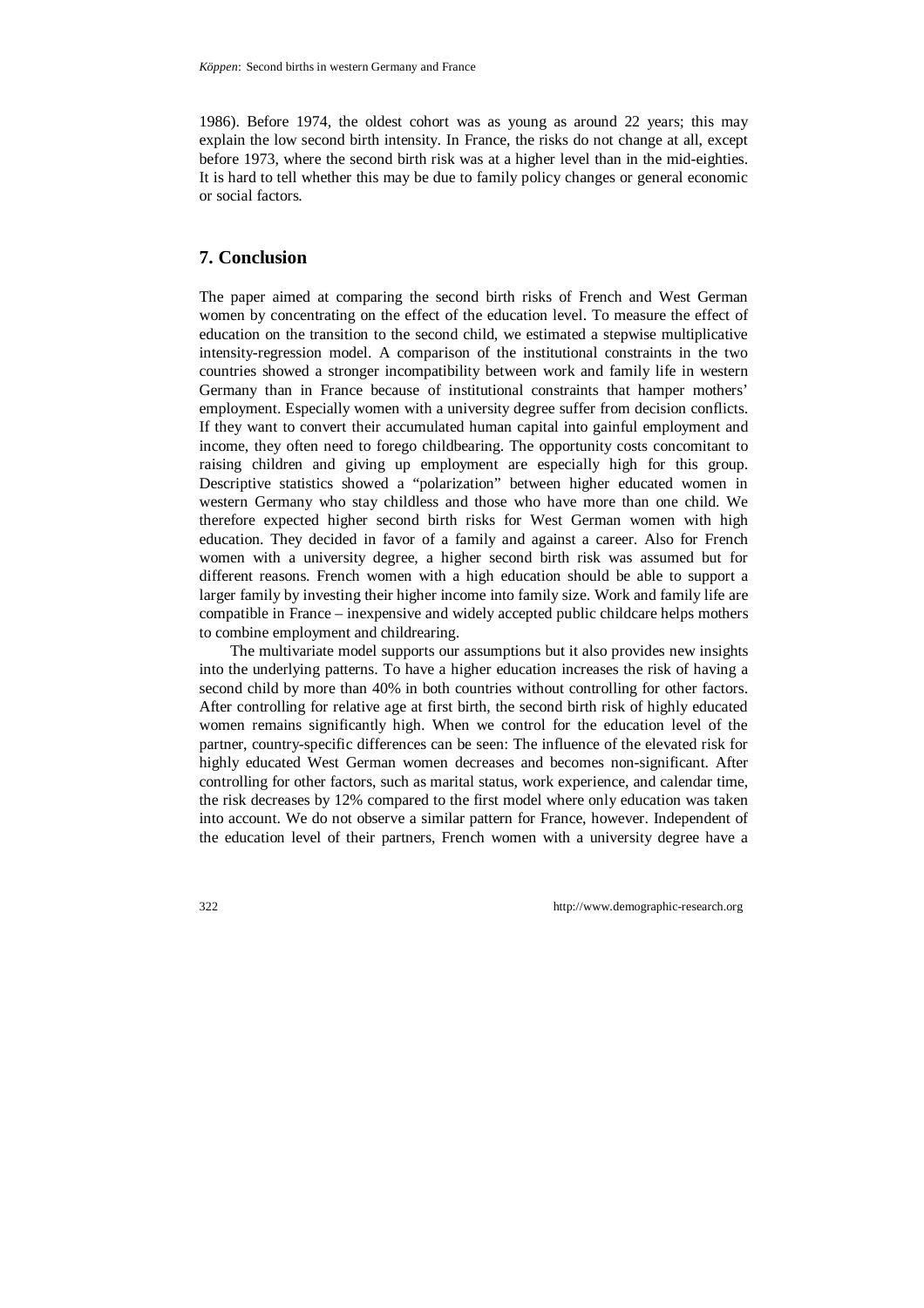second birth risk that is more than 40% higher than it is for medium educated women. Even after controlling for all other variables, this pattern does not change.

These results point into two directions. First, when analyzing the effect of a woman's level of education on second birth risks, it is important to take the partner's education into account as well. His level of education plays a major part in both countries in explaining higher order birth risks. The impact of the partner's higher education on second birth risks is more pronounced in western Germany than in France. Because of strong educational homogamy, highly educated women in western Germany mostly have better educated partners who will probably have higher incomes and are in a better position to financially support another child. There is no strong independent effect of female education, but it is also the education degree of the partner that determines second birth risks. Contrary to western Germany, well-educated French women do not seem to be that strongly dependent on their partner's education and income. They can rely on several state-aided measures that support female labor-force participation and family life. Inexpensive all-day-care for children aged three to six and all-day-schools for older children facilitate maternal employment. However, the risk is also highest for French women when they have a partner who has a better education and thus have a better economic position.

Second, despite the weakening influence of higher education on second birth intensities of West German women after controlling for the partner's education, the risk did not disappear altogether; there is still an indication that education has an independent effect. Low child care provisions for children below age three and inadequate opening hours of *Kindergärten* for children aged between three and six make it hard for West German mothers to be employed. Connected with tax disadvantages for full-time working women, the institutional framework supports and prolongs the interruption of maternal gainful employment. This institutional setting makes it difficult for all West German women to reconcile their stay in the labor market with their desire for children, but women with higher education show the highest opportunity costs of childbearing. This leads to a polarization of highly educated women between childlessness and having a larger family. Our descriptive and multivariate results support the polarization hypothesis: Highly educated West German mothers who decided in favor of a family despite these opportunity costs have a second child more often than do other women.

One should bear in mind that the policy measures in France are not only aimed at combining work and family life but also at increasing family size (most of the measures apply to mothers with at least two children). Also note that it is not possible with our data to measure the degree of female individual autonomy in western Germany and France. In both countries, women are still responsible for the majority of domestic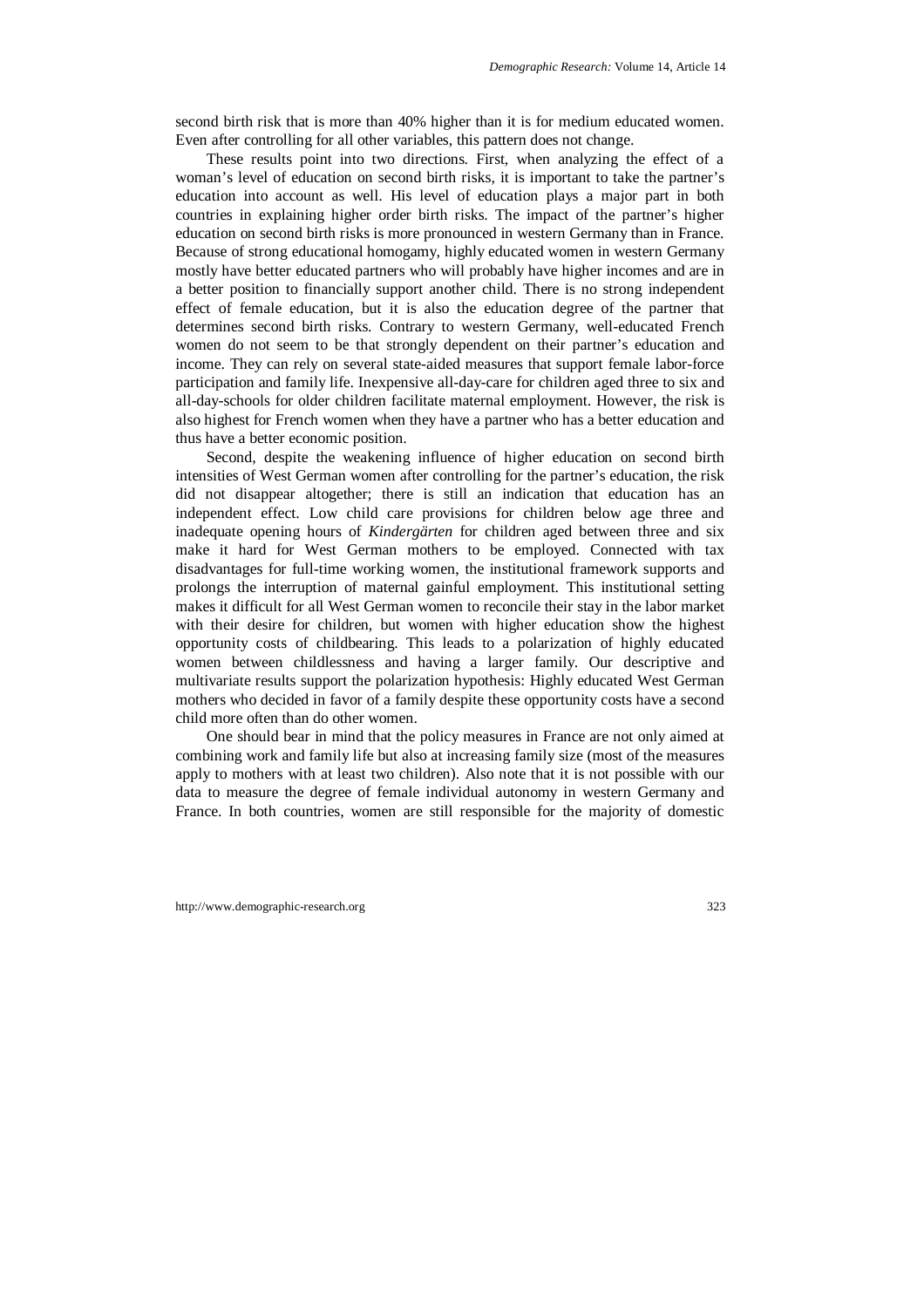work $12$ . But all in all, there is an indication that it is easier for French women to combine work and family life than it is for their West German contemporaries.

# **8. Acknowledgements**

I would especially like to thank Michaela Kreyenfeld, Gerda Neyer and the journal's anonymous reviewers for their valuable comments and suggestions on earlier versions of this paper and Susann Backer for language editing. I also thank the Advisory Group of the FFS program of comparative research for its permission, granted under identification number 75, to use the FFS data on which this study is based.

 $12$  In France, women in gainful employment spend more than twice as much time per week on domestic work (4 hours and 15 minutes a day) than French men do (2 hours and 10 minutes a day) (European Commission 2000).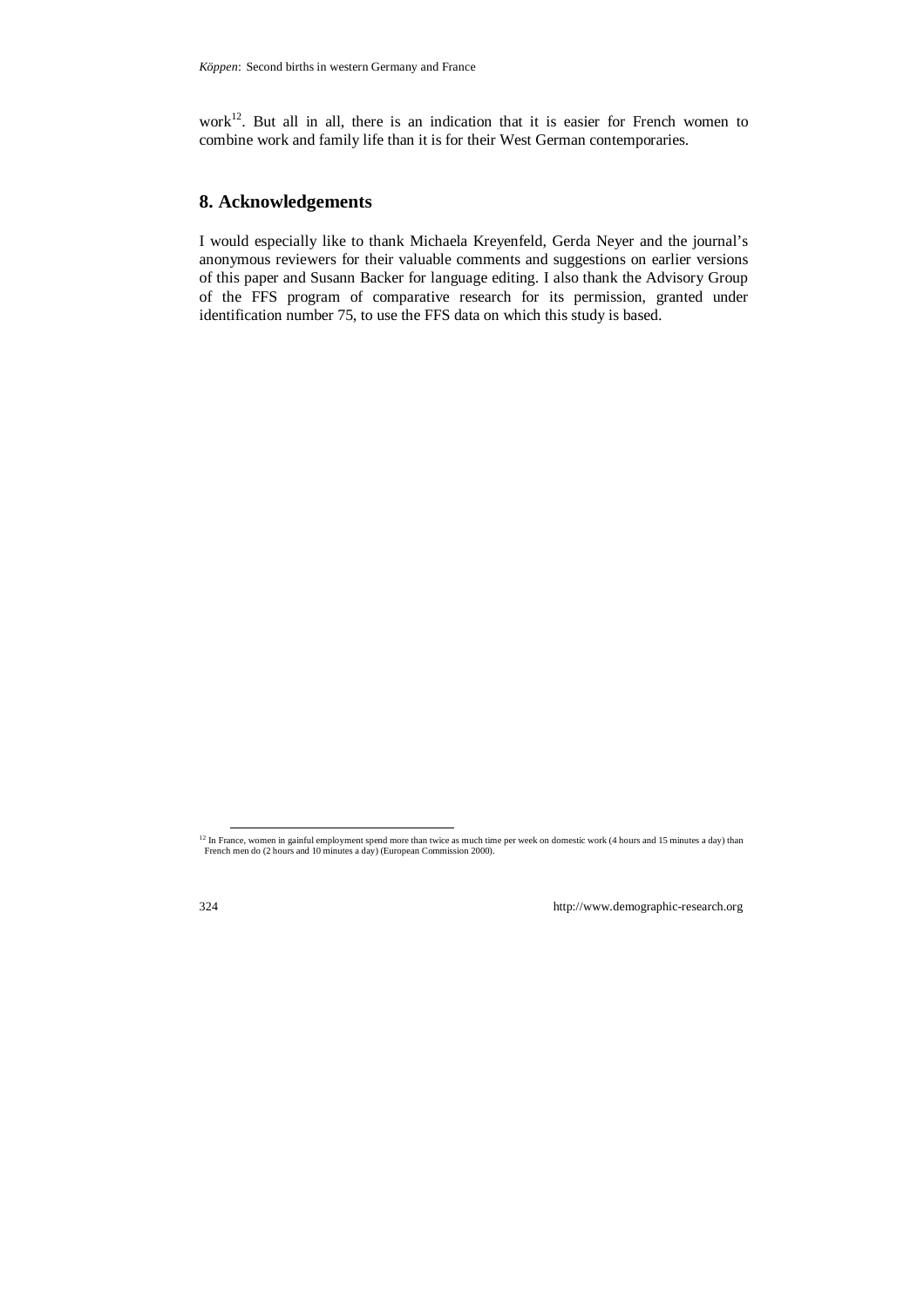## **References**

- Adserà, A. (2004). 'Changing fertility rates in developed countries. The impact of labor market institutions', *Journal of Population Economics* 17 (1): 17-43.
- Anttonen, A., Sipilä, J. (1996). 'European social care services: is it possible to identify models?', *Journal of European Social Policy* 6 (2): 87-100.
- Becker, G. S. (1985). 'Human Capital, Effort, and the Sexual Division of Labor', *Journal of Labor Economics* 3 (1): 33-58.
- Becker, G. S. (1993). *A treatise on the family. Enlarged Edition*. Cambridge/ Massachusetts: Harvard University Press.
- Blossfeld, H-P., Huinink, J., (1989). 'Die Verbesserung der Bildungs- und Berufschancen von Frauen und ihr Einfluß auf den Prozeß der Familienbildung', *Zeitschrift für Bevölkerungswissenschaft* 45 (4): 383-404.
- Blossfeld, H-P., Huinink, J. (1991). 'Human capital investments or norms of role transition? How women's schooling and career affect the process of family formation', *American Journal of Sociology* 97 (1): 143-168.
- Blossfeld, H-P. , Timm, A. (eds.) (2003). *Who marries whom? Educational systems as marriage markets in modern societies*. Dordrecht, Boston, London: Kluwer Academic Publishers.
- Brewster, K.L., Rindfuss, R.R. (2000). , Fertility and Women's Employment in Industrialized Nations', Annual *Review of Sociology* 26: 271-296.
- Council of Europe (ed) (2001). *Recent demographic developments in Europe:*  Demographic Yearbook 2001.
- Dingeldey, I. (2000). *Begünstigungen und Belastungen familialer Erwerbs- und Arbeitszeitmuster in Steuer- und Sozialversicherungssystemen – Ein Vergleich zehn europäischer Länder.* Gelsenkirchen: Institut Arbeit und Technik.
- Ermisch, J. F. (1988). 'Purchased child care, optimal family size and mother's employment. Theory and econometric analysis', *Journal of Population Economics* 2: 79-102.
- Esping-Andersen, G. (1990). *The three worlds of welfare capitalism*. Cambridge: Polity Press.
- Esping-Andersen, G. (1999). *Social foundations of Postindustrial Economies.* Oxford: Oxford University Press.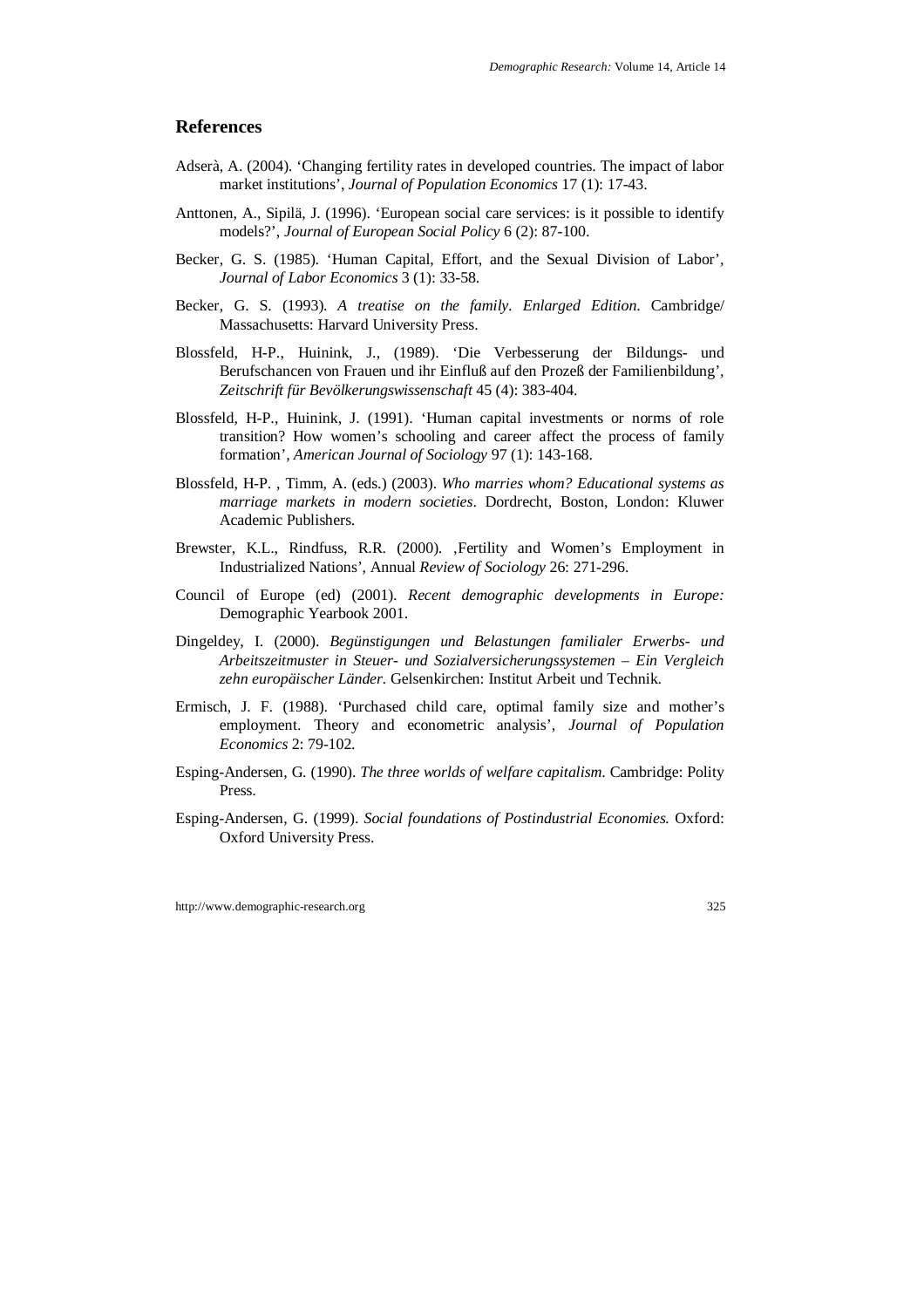- European Commission (2000). *Wie verwenden Frauen und Männer ihre Zeit? Drei europäische Studien.* Luxemburg: Amt für amtliche Veröffentlichungen der Europäischen Gemeinschaften.
- European Commission (ed) (2002.) *Europäische Sozialstatistik Bevölkerung.* Luxemburg: Amt für amtliche Veröffentlichungen der Europäischen Gemeinschaften.
- Eurostat (2003). *Labour Force Survey results 2002*. Luxembourg: Office for Official Publications of the European Communities.
- Fagnani, J. (2002). 'Why do French women have more children than German women? Family policies and attitudes towards child care outside home', *Community, Work and Family* 5 (1): 103-120.
- Gauthier, A. H., Bortnik, A. (2001). *Comparative Maternity, Parental, and Childcare Database, Version 2*. University of Calgary: On-line.
- Glynn, P. (2004). 'Weighting and Adjusting Weights: An Example', available at: *http://staff.washington.edu/glynn/adjweight2.pdf*, 26.03.2004.
- Gornick, J. C., Meyers, M. M., Ross, K. E. (1997). 'Supporting the employment of mothers: Policy variation across fourteen welfare states', *Journal of European Social Policy* 7 (1): 45-70.
- Gornick, J. C., Meyers, M. M., Ross, K. E. (1998). 'Public policies and the employment of mothers: a cross-national study', *Social Science Quarterly* 79 (1): 35-54.
- Grundmann, M., Huinink, J., Krappmann, L. (1994). 'Familie und Bildung. Empirische Ergebnisse und Überlegungen zur Frage der Beziehung von Bildungsbeteiligung, Familienentwicklung und Sozialisation', in: P. Büchner et al. (eds), *Kindliche Lebenswelten, Bildung und innerfamiliale Beziehungen. Materialien zum 5. Familienbericht, vol.4.* München: Verlag Deutsches Jugendinstitut, pp. 41-104.
- Hank, K, Kreyenfeld, M., Spieß, K. C. (2003). 'Kinderbetreuung und Fertilität in Deutschland', *MPIDR Working Paper, WP 2003-002*, available at: *http://www.demogr.mpg.de*.
- Hoem, B., Hoem, J. M. (1989). 'The impact of women's employment on second and third births in modern Sweden', *Population Studies* 43: 47-67.
- Hoem, B. (1993). 'The compatibility of employment and childbearing in contemporary Sweden', *Acta Sociologica* 36: 101-120.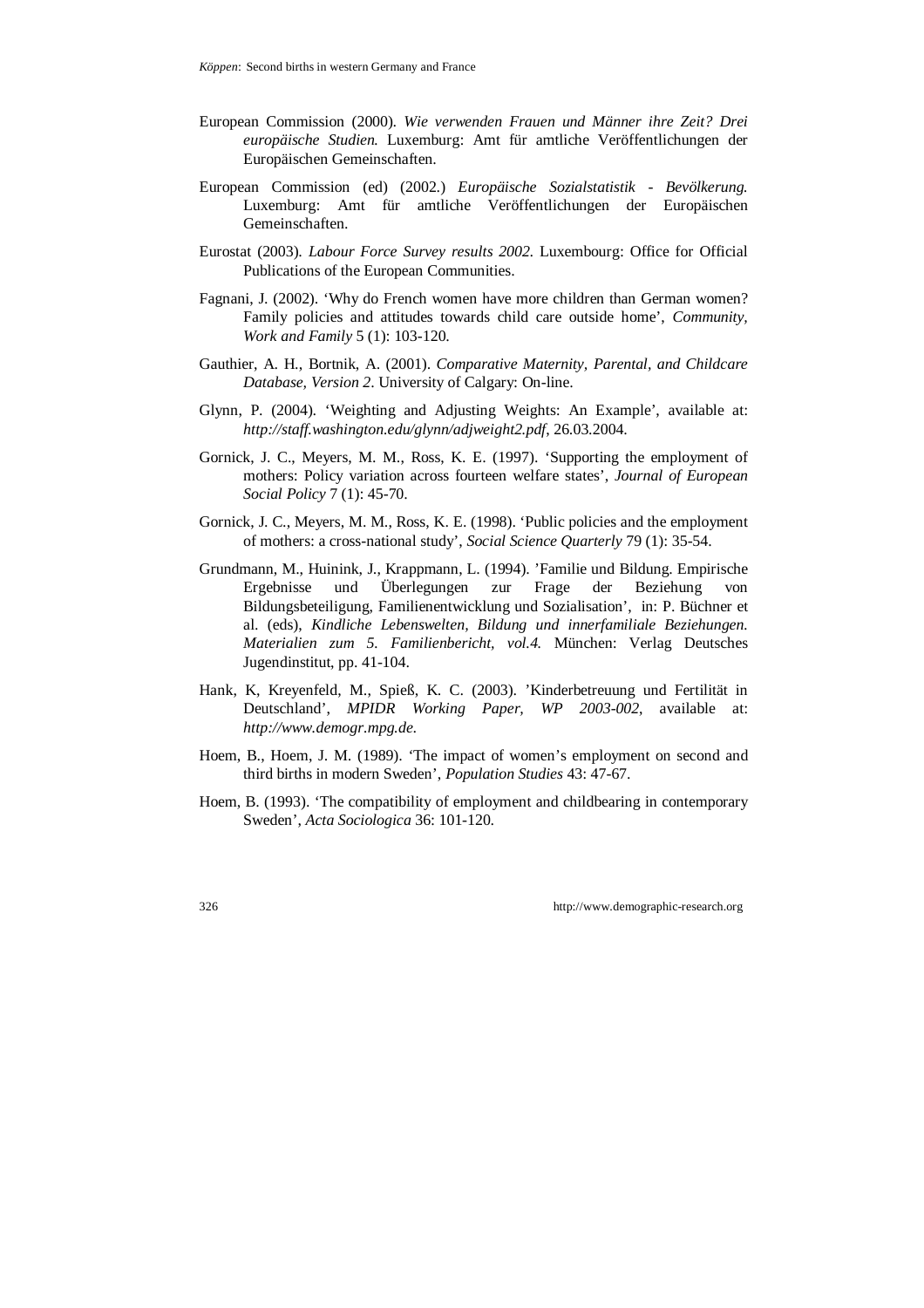- Hoem, B. (1996). 'The Social Meaning of the Age at Second Birth for Third-Birth Fertility: A Methodological Note on the Need to Sometimes Respecify an Intermediate Variable', *Yearbook of Population Research in Finland* 33: 333- 339.
- Hoem, J. M. (1996). 'The Harmfulness or Harmlessness of Using an Anticipatory Regressor: How Dangerous Is It to Use Education Achieved as of 1990 in the Analysis of Divorce Risks in Earlier Years?', *Yearbook of Population Research in Finland* 33: 34-43.
- Hoem J. M., Prskawetz, A., Neyer, G. (2001). 'Autonomy or conservative adjustment? The effect of public policies and educational attainment on third births in Austria, 1975-96', *Population Studies* 55: 249-261.
- Huinink, J. (1989). 'Das zweite Kind. Sind wir auf dem Weg zur Ein-Kind-Familie?', *Zeitschrift für Soziologie* 18 (3): 192-207.
- Huinink, J. (1995). *Warum noch Familie? Zur Attraktivität von Partnerschaft und Elternschaft in unserer Gesellschaft.* Frankfurt/Main and New York: Campus Verlag.
- Huinink, J. (2002). 'Polarisierung der Familienentwicklung in europäischen Ländern im Vergleich', in: N.F. Schneider and H. Matthias-Bleck (eds.), *Elternschaft heute. Gesellschaftliche Rahmenbedingungen und individuelle Gestaltungsaufgaben.* Opladen: Leske+Budrich, pp. 49-73.
- Klein, T., Lengerer, A., Uzelac, M. (2002). 'Partnerschaftliche Lebensformen im internationalen Vergleich', *Zeitschrift für Bevölkerungswissenschaften* 27 (3): 359-379.
- Kravdal, Ø. (1992). 'The emergence of a positive relationship between education and third birth rates in Norway with supportive evidence from the United States', *Population Studies* 46 (3): 459-475.
- Kravdal, Ø. (2001). 'The High Fertility of College Educated Women in Norway: An Artefact of the Separate Modelling of Each Parity Transition', *Demographic Research* 5 (6), available at: *http://www.demographicresearch.org/Volumes/Vol5/6*.
- Kreyenfeld, M. (2002a). 'Parity Specific Birth Rates for West Germany: An Attempt to Combine Survey Data and Vital Statistics', *Zeitschrift für Bevölkerungswissenschaft* 27 (3): 327-357.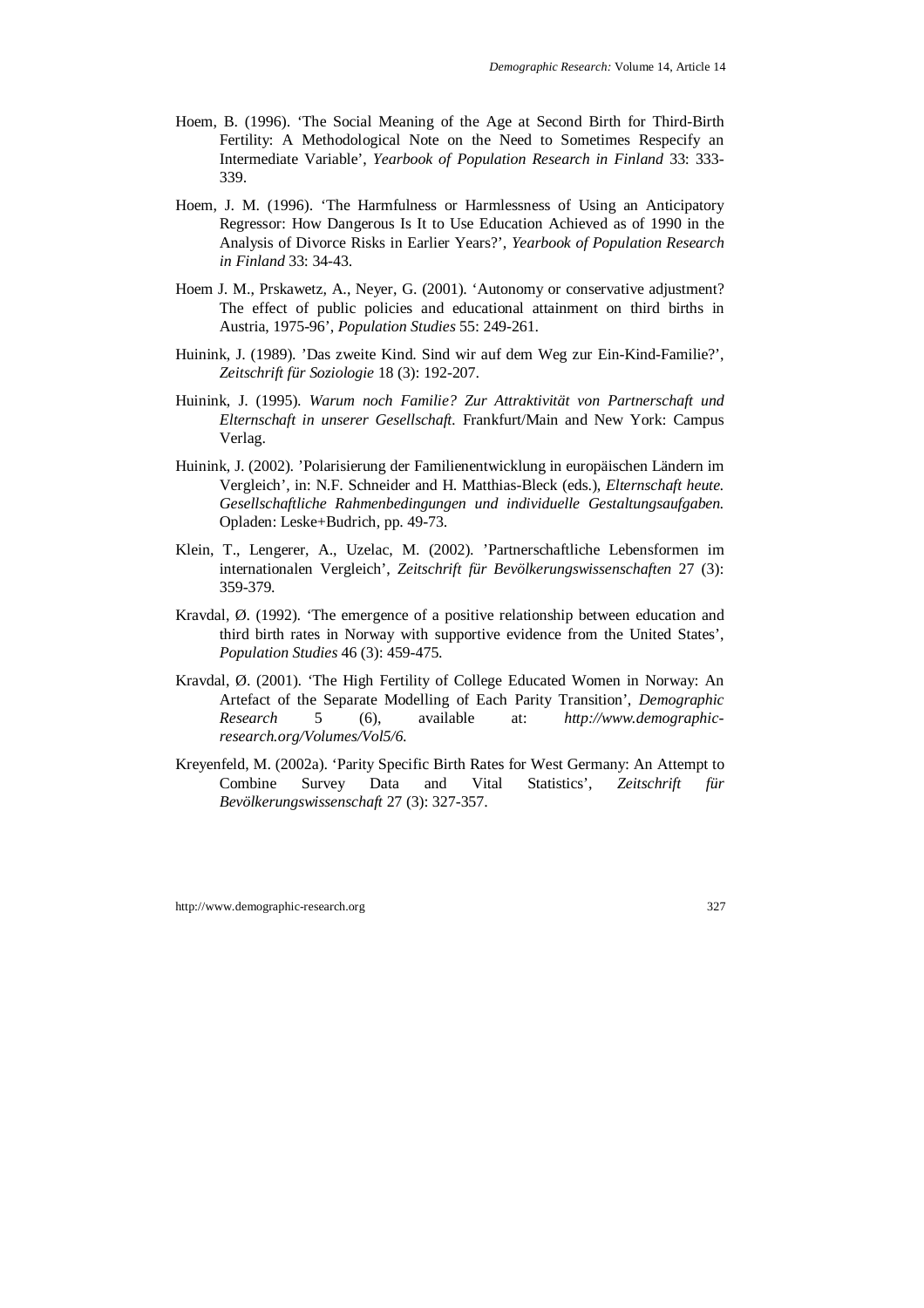- Kreyenfeld, M. (2002b). 'Time-squeeze, partner effect or self-selection? An investigation into the positive effect of women's education on second birth risks in West Germany', *Demographic Research* 7 (2), available at*: http://www.demographic-research.org/Volumes/Vol7/2*.
- Kreyenfeld, M. (2004). 'Fertility decisions in the FRG and GDR: An analysis with data from the German fertility and family survey', *MPIDR Working Paper WP 2004- 008*, available at: *http://www.demogr.mpg.de*.
- Kreyenfeld, M., Hank, K. (2000). 'Does the availability of child care influence the employment of mothers? Findings from western Germany'*, Population Research and Policy Review* 19: 317-337.
- Kreyenfeld, M., Spieß, K. C., Wagner, G. (2002). 'Kinderbetreuungspolitik in Deutschland. Möglichkeiten nachfrageorientierter Steuerungs- und Finanzierungs-instrumente', *Zeitschrift für Erziehungswissenschaften* 5 (2): 201- 221.
- Langan, M., Ostner, I. (1991). 'Geschlechterpolitik im Wohlfahrtsstaat: Aspekte im internationalen Vergleich', *Kritische Justiz*: 302-317
- Le Goff, J. M. (2002). 'Cohabiting unions in France and West Germany: Transitions to first birth and first marriage', *Demographic Research* 7 (18), available at: *http://www.demographic-research.org/Volumes/Vol7/18*.
- Letablier, M.-T. (2002). 'Kinderbetreuungspolitik in Frankreich und ihre Rechtfertigung', *WSI Mitteilungen* 3: 169-175.
- Lessenich, S., Ostner, I. (1995). 'Die institutionelle Dynamik "dritter Wege" Zur Entwicklung der Familienpolitik in "katholischen" Wohlfahrtsstaaten am Beispiel Deutschlands und Frankreichs', *Zeitschrift für Sozialreform* 47: 780- 803.
- Mincer, J., Polachek, S. (1982). 'Family Investments in Human Capital: Earnings of Women', *Journal of Political Economy* 2 (2): 76-108.
- Morgan, K. (2002). 'Does Anyone Have a 'Libre Choix'? Subversive Liberalism and the Politics of French Child Care Policy', in: S. Michel and R. Mahon (eds.), *Child care policy at the crossroads. Gender and welfare state restructuring*. New York/London: Routledge, pp. 143-167.
- Ní Bhrolcháin, M. (1986). 'Women's paid work and the timing of births. Longitudinal Evidence', *European Journal of Population* 2: 43-70.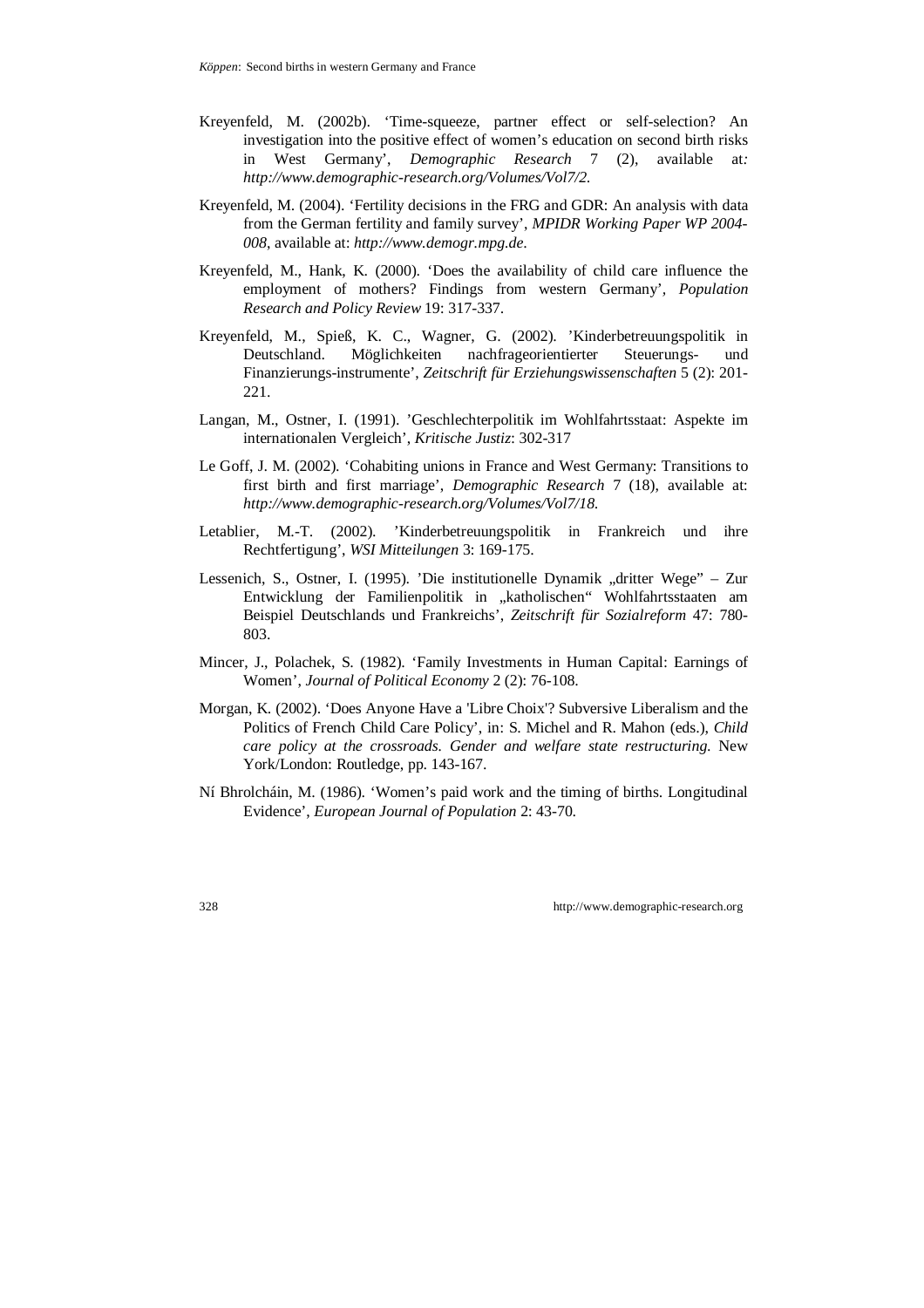- OECD (2004). 'OECD Labour Market Statistics: Indicators', available at: *www.oecd.org*.
- Oláh, L. Sz. (1996). 'The impact of public policies on the second-birth rates in Sweden: A gender perspective', *Stockholm Research Reports in Demography* 96, Stockholm.
- Reuter, S. (2002). 'Frankreichs Wohlfahrtsstaatsregime im Wandel? Erwerbsintegration von Französinnen und familienpolitische Reformen der 90er Jahre', *ZeS-Arbeitspapier* 12, Zentrum für Sozialpolitik, Bremen.
- Sell, S. (2002). '"Bedarfsorientierte" Modernisierung der Kinderbetreuungsinfrastruktur in Deutschland', *WSI Mitteilungen* 3: 147-153.
- Tavan, C. (2005). 'Les immigrés en France: une situation qui évolue', *INSEE Première* 1042, Paris: INSEE.
- Toulemon, L. (2001). 'How many children and how many siblings in France in the last century?', *Population & Sociétés* 374, Paris: INED.
- Toulemon, L., de Guibert-Lantoine, C. (1998). *Fertility and family surveys in countries of the ECE Region: Standard Country Report France*. New York/Genf: United Nations.
- Toulemon, L. (2004). 'Fertility among immigrant women: new data, a new approach', *Population & Sociétés* 400, Paris: INED.
- Vikat, A., Thomson, E., Hoem, J. M. (1999). 'Stepfamily Fertility in Contemporary Sweden: The Impact of Childbearing before the Current Union'. *Population Studies* 53 (2): 211-225.